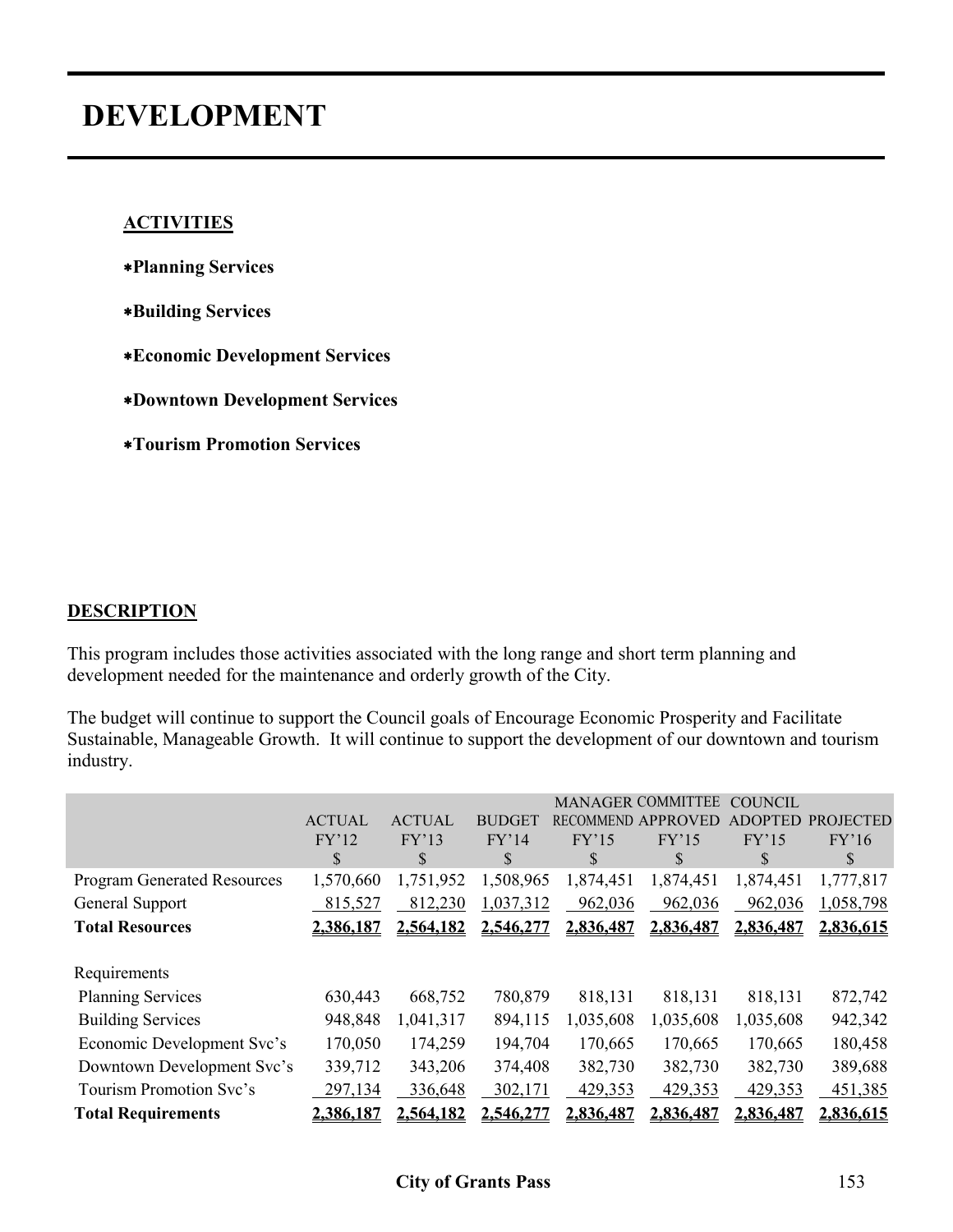#### *Mission Statement:*

*"Manage quality growth through the implementation of City regulations and plans to achieve the long term goals and vision of building a healthy, vibrant community for all the citizens of Grants Pass."* 

#### *Services Delivered:*

The Planning Division provides a combination of current and long range planning services inside the City limits and the unincorporated areas within the Urban Growth Boundary (UGB). Planning staff works closely with the general public and development community to provide information on the Comprehensive Plan, Development Code, Municipal Code, land use policies and Statewide Planning Goals. These plans and policies are implemented through the review and processing of various land use applications and City wide plans. The Planning Division provides coordination among local, state and federal agencies to ensure compliance with local policies and applicable laws.

The division provides staffing for the Historical Buildings and Sites Commission, the Urban Area Planning Commission and City Council on a variety of planning applications. Planning staff provides support for citizen and technical steering committees for projects such as the Urban Growth Boundary expansion and Tree Advisory Committee. It recommends revisions to existing plans and codes as needed to achieve City Council goals and to remain current with changing conditions and regulations. Other responsibilities include preparing annexation proposals, conducting site inspections, pursuing grants to help fund public projects and community plans such as the reutilization/redevelopment of the Dimmick hospital site, and coordinating with the Code Enforcement Division to ensure compliance with zoning regulations.

| <b>Indicator</b>                                          | 2011-12       |            | 2012-13       |            | 2013-14    | 2014-15    | 2015-16    |
|-----------------------------------------------------------|---------------|------------|---------------|------------|------------|------------|------------|
| <b>Outputs</b>                                            | Actual        | <b>Est</b> | Actual        | <b>Est</b> | <b>Est</b> | <b>Est</b> | <b>Est</b> |
| Number of land use application hearings held              | 46            | 25         | 63            | N/A        | 65         | 65         | 65         |
| Planning daily front counter hours                        | 2             | N/A        | 2             | N/A        | 9          | 9          | 9          |
| Community education forums                                | N/A           | N/A        | 2             | 2          | $3 - 4$    | $3 - 4$    | $3 - 4$    |
| <b>Effectiveness</b>                                      | <b>Actual</b> | Goal       | <b>Actual</b> | Goal       | Goal       | Goal       | Goal       |
| % of land use applications completed on time<br>or early* | 80%           | 100%       | 95%           | 100%       | 100%       | 100%       | 100%       |
| <b>Efficiency</b>                                         | <b>Actual</b> | Goal       | <b>Actual</b> | Goal       | Goal       | Goal       | Goal       |
| % of sign permits reviewed within two<br>business days    | N/A           | N/A        | 93%           | 95%        | 95%        | 95%        | 95%        |

**Planning Division Performance Measures**

#### *Performance Measurements:*

\*The Planning division dealt with multiple staffing changes and training of new employees during 2013. Staff efficiency will continue to increase during 2014-15.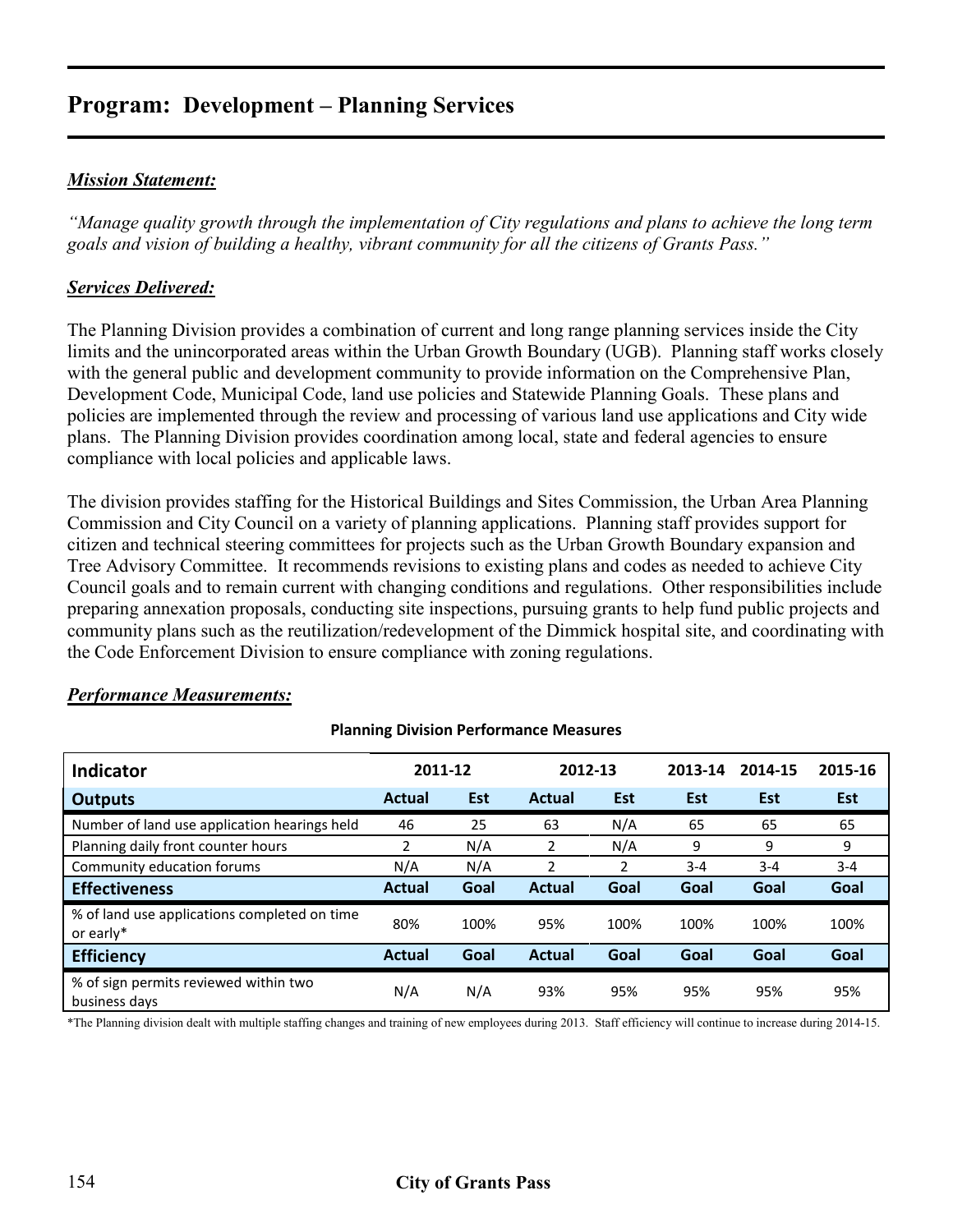#### *FY'15 Anticipated Accomplishments & Corresponding Council Goal - Strategic Plan Item:*

#### **Facilitate Sustainable, Manageable Growth**

#### **Objective 1: Complete expansion of the Urban Growth Boundary**

- Complete the local hearings process with the City Council and Board of County Commissioners and submit a final approval of the Urban Growth Boundary expansion evaluation to the State.
- Support text changes associated with Code Assistance work.

#### **Objective 2: Review annexation policy**

- Place annexation measure on the ballot.
- Annex properties into the city limits.

#### **Encourage Economic Prosperity**

#### **Objective 5: Streamline Development Process**

- Continue education and transparency of development process for applicants.
- Propose Development Code amendments related to objectives outlined in the Urbanization Element of the Comprehensive Plan. Update other Development Code sections and continue working on updates to the Master Plans.

#### **Expand Tourism and Cultural Opportunities**

#### **Objective 3: Provide an environment to help preserve and enhance Grants Pass's historical assets**

- Update the Historic Landmark Inventory including the scoring criteria used to evaluate structures.
- Evaluate expanding the Historic District.
- Resolve Historic District conflict related to not all buildings being regulated under the same provisions.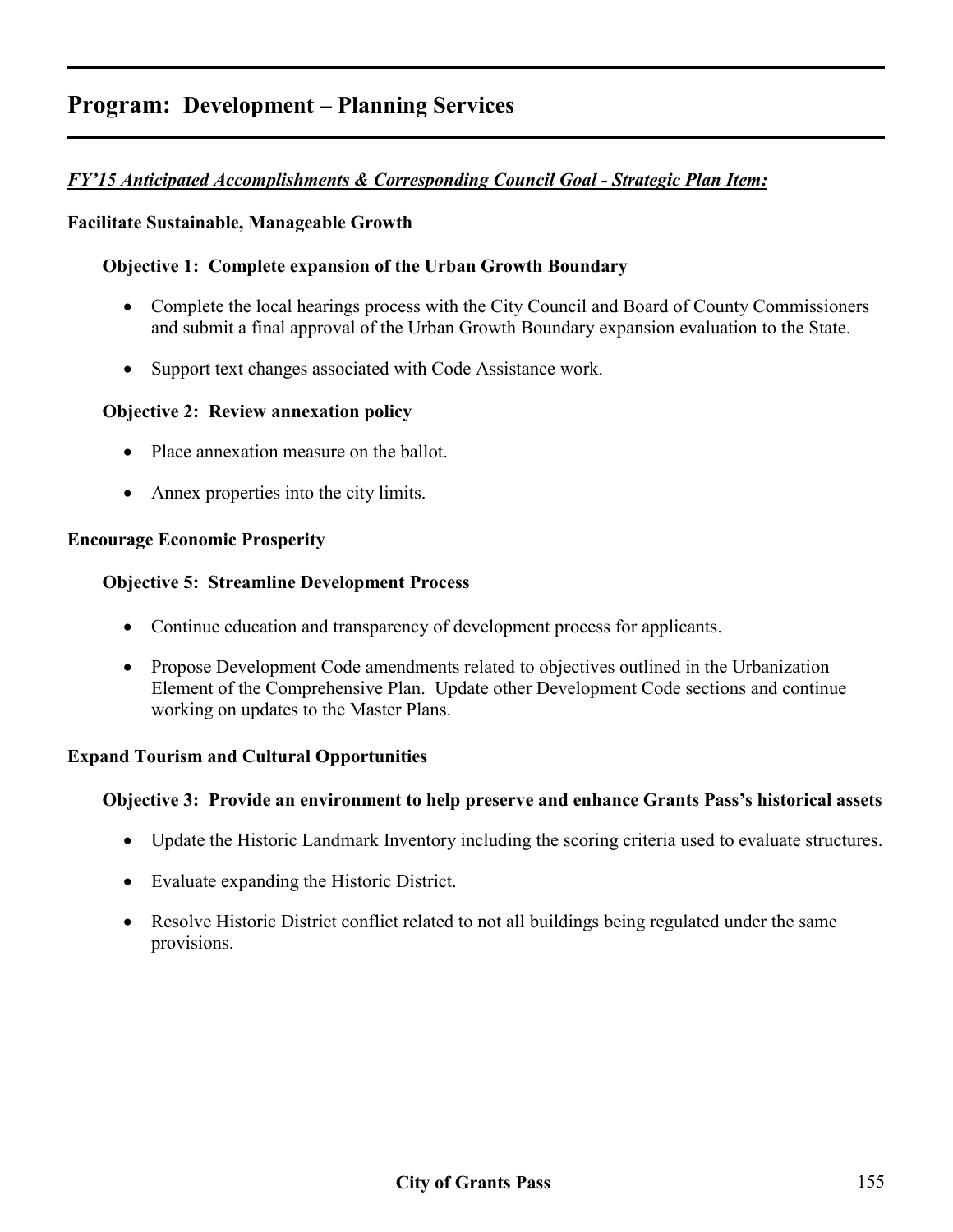#### *FY'14 Activity Review:*

During calendar year 2014, the division received 104 land use applications within the City and the urbanizing area, including: 23 site plan reviews, 9 site plan modifications, 8 lot line adjustments, 1 subdivision tentative plan, 6 appeals, 1 comp plan amendment, 1 land partition, 7 variances, 4 code amendments, 4 historic reviews, 2 major home occupations, 10 property line vacations, and 6 conditional use permits. Staff also worked with applicants on 21 pre-applications  $\sim$  a service designed to assist the developer in the preparation of project proposals that reflect code requirements.

#### **Development Permit Applications: 2008 - 2013**



Of the 104 applications processed, six (6) of the applications were decided on by a Hearings Officer, five (5) decided on or recommended by the Historical Buildings and Sites Commission (HBSC), and six (6) decided on or recommended to the City Council by the Urban Area Planning Commission (UAPC). The City Council deliberated on twenty-four (24) land use hearings. This number does not include other municipal code items considered by the City Council. The high increase for City Council hearings was due to Property Line Vacation applications and various code amendments. Thirty-nine (39) percent of the applications received in 2013 were reviewed and deliberated on in a public hearing setting.

In addition to the land use applications reviewed, the division issued Development Permits and reviewed construction drawings for projects that advanced to commercial and industrial construction. The activity also reviewed permits for 74 single-family dwellings, 17 manufactured homes. Fifty-eight (58) sign permits were reviewed and issued. Other administrative applications included; review of 4 Municipal Code amendments, 3 Sign Code Appeals, 1 Director's Interpretation, and 22 Minor Home Occupation permits.

Planning staff is now available for customer assistance during normal business hours. This allows impromptu "pre" pre-app meetings with walk-in customers and inter-department staff.

Planning staff has also been involved in various long range planning and economic development projects, to include the Urban Growth Boundary expansion; redevelopment of the Dimmick hospital site; Mid-Rogue MPO (including funding requests for Surface Transportation Program/STP and Congestion Mitigation & Air Quality/CMAQ); SOREDI "Project Box" response; and, the application for "Regionally Significant Industrial Area" (RSIA) designation for the Spalding industrial area. Completed code amendments include establishment of the "G" Street Historical District, Historic District Sign Code amendment, updated Landmark List, and adoption of the Spalding TIA into the Master Transportation Plan.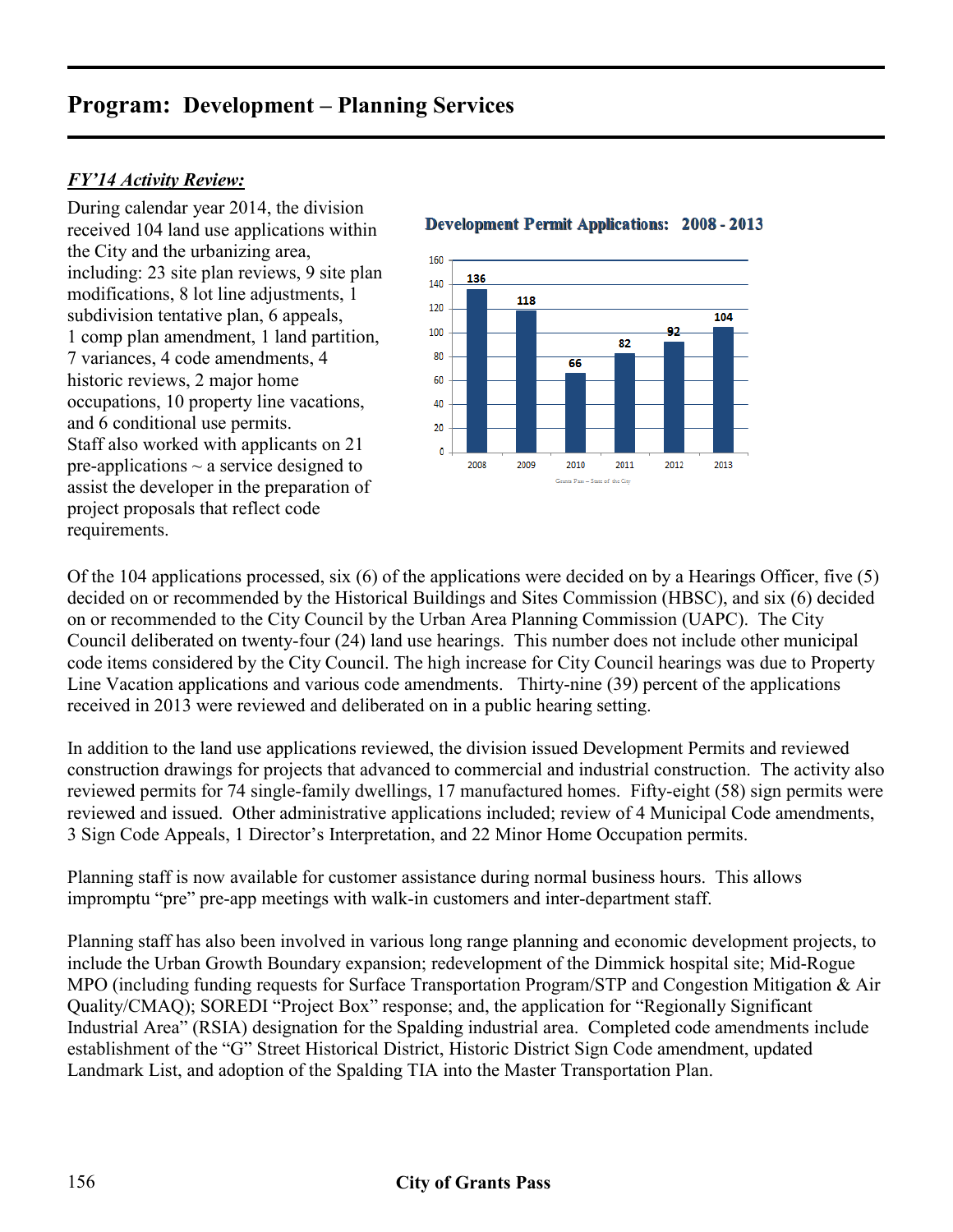#### *Budget Highlights:*

The revenues are projected to increase in the coming year with a rise in planning applications. This is a shift from prior years when the Division was seeing a decline in permit activity. Expenditures account for the funding of additional temporary staff to assist with long range planning, to include expansion of the Urban Growth Boundary and Annexation of properties into the city limits.

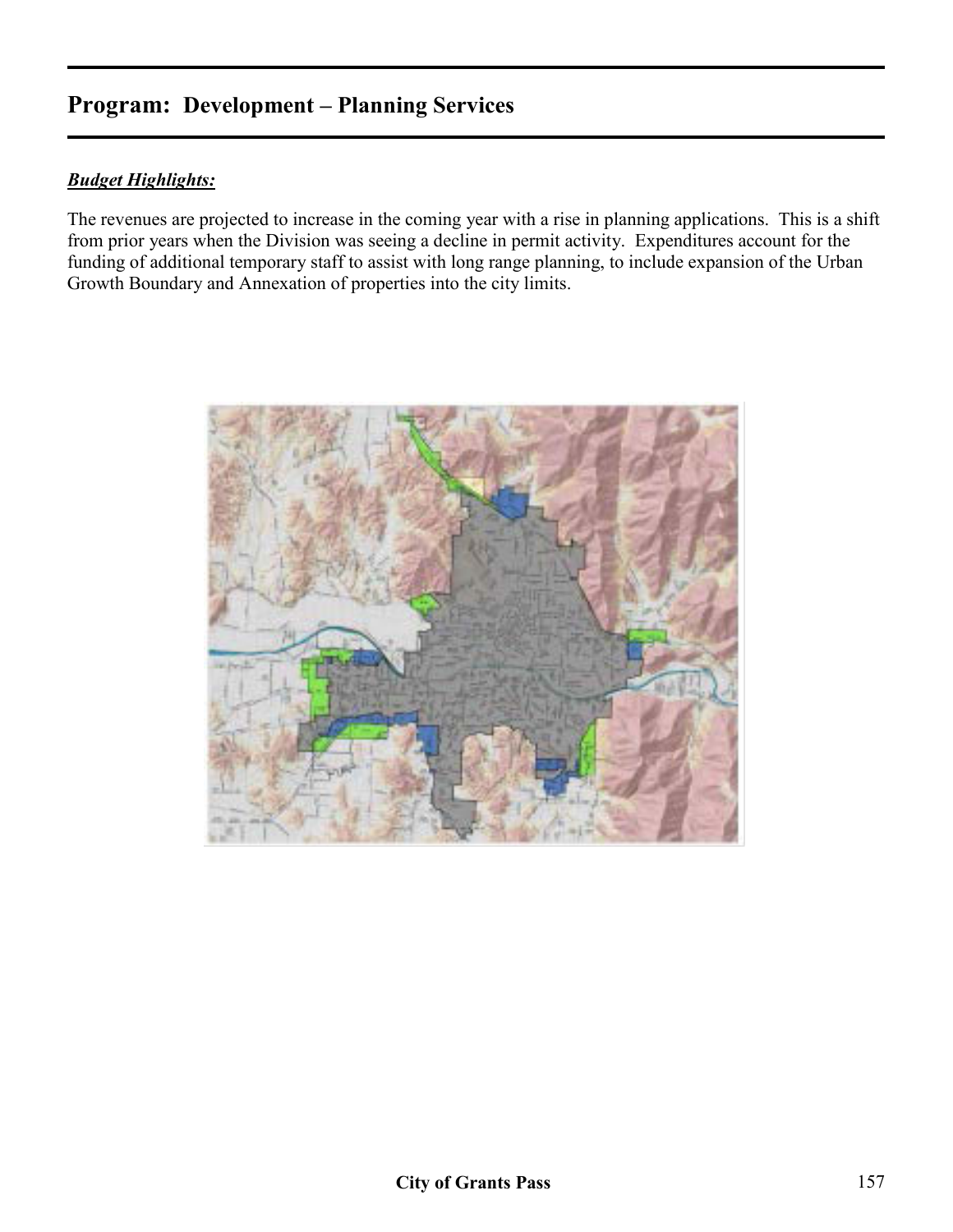| <b>Financial Summary</b>                                              |                              |                              |                                        |                       |                                                                                 |                                                 |                                 |  |  |  |  |
|-----------------------------------------------------------------------|------------------------------|------------------------------|----------------------------------------|-----------------------|---------------------------------------------------------------------------------|-------------------------------------------------|---------------------------------|--|--|--|--|
| Resources                                                             | <b>ACTUAL</b><br>FY'12<br>\$ | <b>ACTUAL</b><br>FY'13<br>\$ | <b>BUDGET</b><br>FY'14<br>$\mathbb{S}$ | FY'15<br>$\mathbb{S}$ | <b>MANAGER COMMITTEE</b><br><b>RECOMMEND APPROVED</b><br>FY'15<br>$\mathcal{S}$ | <b>COUNCIL</b><br><b>ADOPTED</b><br>FY'15<br>\$ | <b>PROJECTED</b><br>FY'16<br>\$ |  |  |  |  |
| <b>Current Resources</b><br><b>Activity Generated</b><br>Sign Permits | 12,420                       | 8,612                        | 9,500                                  | 9,500                 | 9,500                                                                           | 9,500                                           | 9,500                           |  |  |  |  |
| <b>State Grants</b>                                                   | $\Omega$                     | 715                          | $\theta$                               | $\theta$              | $\theta$                                                                        | 0                                               | $\Omega$                        |  |  |  |  |
| Solid Waste Agency<br><b>Planning Fees</b>                            | 1,040<br>63,156              | 2,385<br>79,943              | 700<br>64,900                          | $\theta$<br>68,040    | $\theta$<br>68,040                                                              | $\theta$<br>68,040                              | $\Omega$<br>68,040              |  |  |  |  |
| <b>Other Revenues</b>                                                 | 500                          | 200                          | 300                                    | 300                   | 300                                                                             | 300                                             | 300                             |  |  |  |  |
| <b>Total Current Revenues</b>                                         | 77,116                       | 91,855                       | 75,400                                 | 77,840                | 77,840                                                                          | 77,840                                          | 77,840                          |  |  |  |  |
| General Support                                                       | 553,327                      | 576,897                      | 705,479                                | 740,291               | 740,291                                                                         | 740,291                                         | 794,902                         |  |  |  |  |
| <b>Total Resources</b>                                                | 630,443                      | 668.752                      | 780.879                                | 818,131               | 818.131                                                                         | 818.131                                         | 872,742                         |  |  |  |  |

|                                  |               |               |               |         | <b>MANAGER COMMITTEE</b> | <b>COUNCIL</b> |                  |
|----------------------------------|---------------|---------------|---------------|---------|--------------------------|----------------|------------------|
|                                  | <b>ACTUAL</b> | <b>ACTUAL</b> | <b>BUDGET</b> |         | RECOMMEND APPROVED       | <b>ADOPTED</b> | <b>PROJECTED</b> |
| Requirements                     | FY'12         | FY'13         | FY'14         | FY'15   | FY'15                    | FY'15          | FY'16            |
|                                  | \$            | \$            | \$            | \$      | \$                       | \$             | \$               |
|                                  |               |               |               |         |                          |                |                  |
| <b>Personnel Services</b>        | 314,876       | 326,490       | 424,819       | 440,212 | 440,212                  | 440,212        | 469,695          |
| Materials & Supplies             | 373           | 3,598         | 6,945         | 8,300   | 8,300                    | 8,300          | 7,000            |
| <b>Contractual/Prof Services</b> | 23,379        | 25,662        | 40,087        | 41,745  | 41,745                   | 41,745         | 46,067           |
| Direct Charges                   | 229,956       | 247,661       | 233,523       | 248,959 | 248,959                  | 248,959        | 266,080          |
| <b>Indirect Charges</b>          | 56,859        | 60,341        | 70,505        | 73,915  | 73,915                   | 73,915         | 78,900           |
| <b>Transfers Out</b>             | 5,000         | 5,000         | 5,000         | 5,000   | 5,000                    | 5,000          | 5,000            |
|                                  |               |               |               |         |                          |                |                  |
| <b>Total Requirements</b>        | 630.443       | 668.752       | 780,879       | 818.131 | 818.131                  | 818,131        | 872,742          |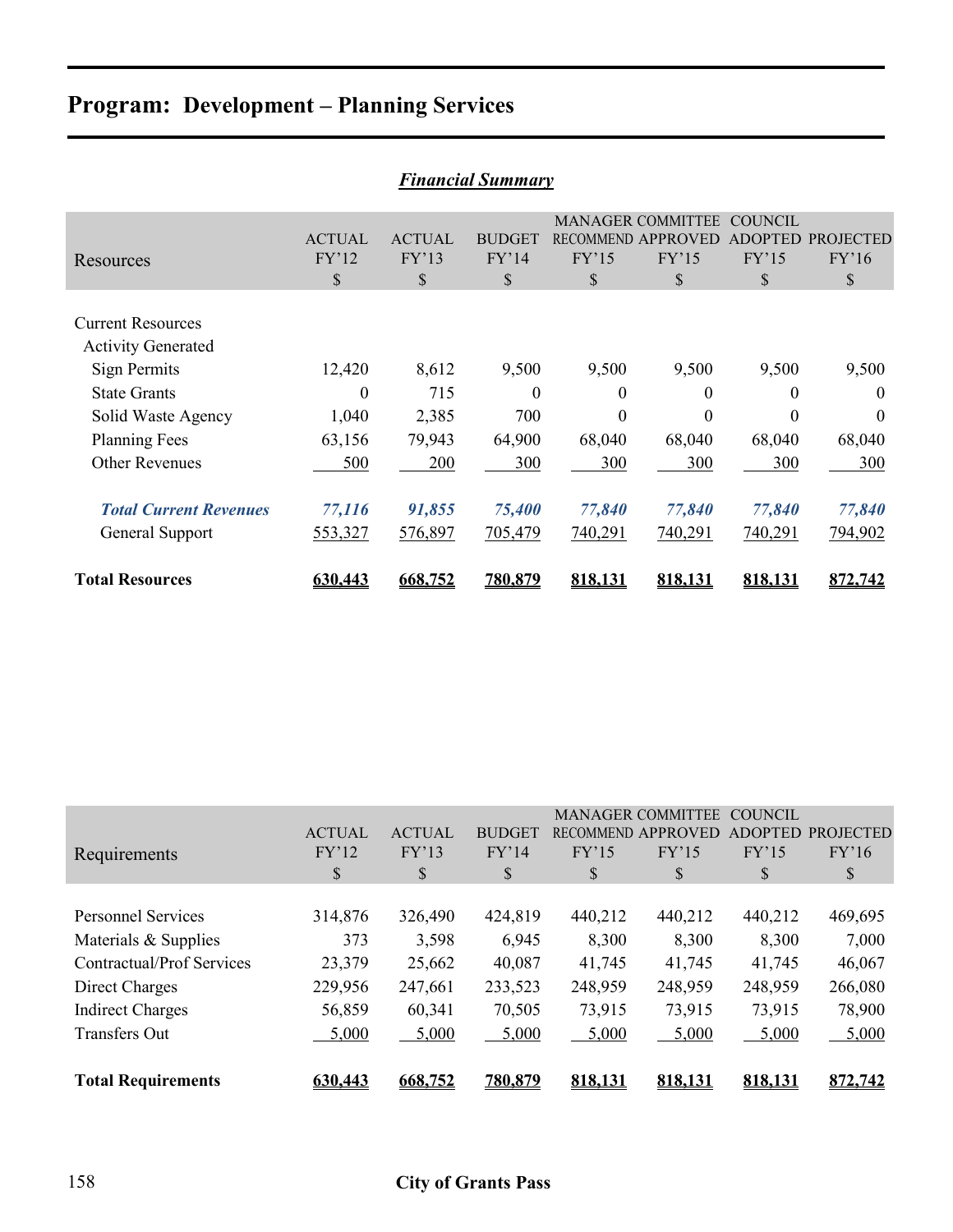|                                                                 |               |               |               |              | MANAGER COMMITTEE COUNCIL |              |                                      |
|-----------------------------------------------------------------|---------------|---------------|---------------|--------------|---------------------------|--------------|--------------------------------------|
|                                                                 | <b>BUDGET</b> | <b>BUDGET</b> | <b>BUDGET</b> |              |                           |              | RECOMMEND APPROVED ADOPTED PROJECTED |
|                                                                 | FY'12         | FY'13         | FY'14         | FY'15        | FY'15                     | FY'15        | FY'16                                |
|                                                                 | $\#$          | #             | #             | #            | #                         | #            | #                                    |
| Asst. Parks & CD Director                                       | 0.00          | 1.00          | 1.00          | 1.00         | 1.00                      | 1.00         | 1.00                                 |
| Principal Planner                                               | 1.00          | 0.00          | 0.00          | 0.00         | 0.00                      | 0.00         | 0.00                                 |
| Senior Planner                                                  | $2.00*$       | $2.00*$       | $2.00*$       | $2.00*$      | $2.00*$                   | $2.00*$      | $2.00*$                              |
| <b>Associate Planner</b>                                        | $4.00*$       | $4.00*$       | $4.00*$       | $4.00*$      | $4.00*$                   | $4.00*$      | $4.00*$                              |
| <b>Assistant Planner</b>                                        | $3.00*$       | $3.00*$       | $3.00*$       | $3.00*$      | $3.00*$                   | $3.00*$      | $3.00*$                              |
| Department Support Technician                                   | $1.00*$       | $1.00*$       | $1.00*$       | $1.00*$      | $1.00*$                   | $1.00*$      | $1.00*$                              |
| Permit Tech                                                     | 0.00          | 0.00          | 0.00          | 0.00         | 0.00                      | 0.00         | 0.00                                 |
| Subtotal                                                        | 11.00         | 11.00         | 11.00         | 11.00        | 11.00                     | 11.00        | 11.00                                |
| Asst. Parks & CD Director                                       |               |               |               |              |                           |              |                                      |
| To: Building                                                    | 0.00          | 0.00          | (0.10)        | (0.10)       | (0.10)                    | (0.10)       | (0.10)                               |
| <b>Subtotal Distributed</b>                                     | 0.00          | 0.00          | (0.10)        | (0.10)       | (0.10)                    | (0.10)       | (0.10)                               |
| <b>Total Positions</b>                                          | <b>11.00</b>  | <b>11.00</b>  | <b>10.90</b>  | <b>10.90</b> | <b>10.90</b>              | <b>10.90</b> | <b>10.90</b>                         |
| <b>Total Un-Funded Positions</b>                                | (8.00)        | (8.00)        | (7.00)        | (7.00)       | (7.00)                    | (7.00)       | (7.00)                               |
| <b>Total Funded Positions</b>                                   | 3.00          | 3.00          | 3.90          | <u>3.90</u>  | <u>3.90</u>               | <u>3.90</u>  | 3.90                                 |
| Temporary/Seasonal Hours                                        | 280           | 280           | <u>280</u>    | <u>280</u>   | 280                       | 280          | <u>280</u>                           |
| *The following is a Recap of Unfunded Positions by Fiscal Year: |               |               |               |              |                           |              |                                      |
| <b>Associate Planner</b>                                        | 3.00          | 3.00          | 2.00          | 2.00         | 2.00                      | 2.00         | 2.00                                 |
| <b>Assistant Planner</b>                                        | 3.00          | 3.00          | 3.00          | 3.00         | 3.00                      | 3.00         | 3.00                                 |
| Senior Planner                                                  | 1.00          | 1.00          | 1.00          | 1.00         | 1.00                      | 1.00         | 1.00                                 |
| Department Support Technician                                   | 1.00          | 1.00          | 1.00          | 1.00         | 1.00                      | 1.00         | 1.00                                 |

## *Personnel*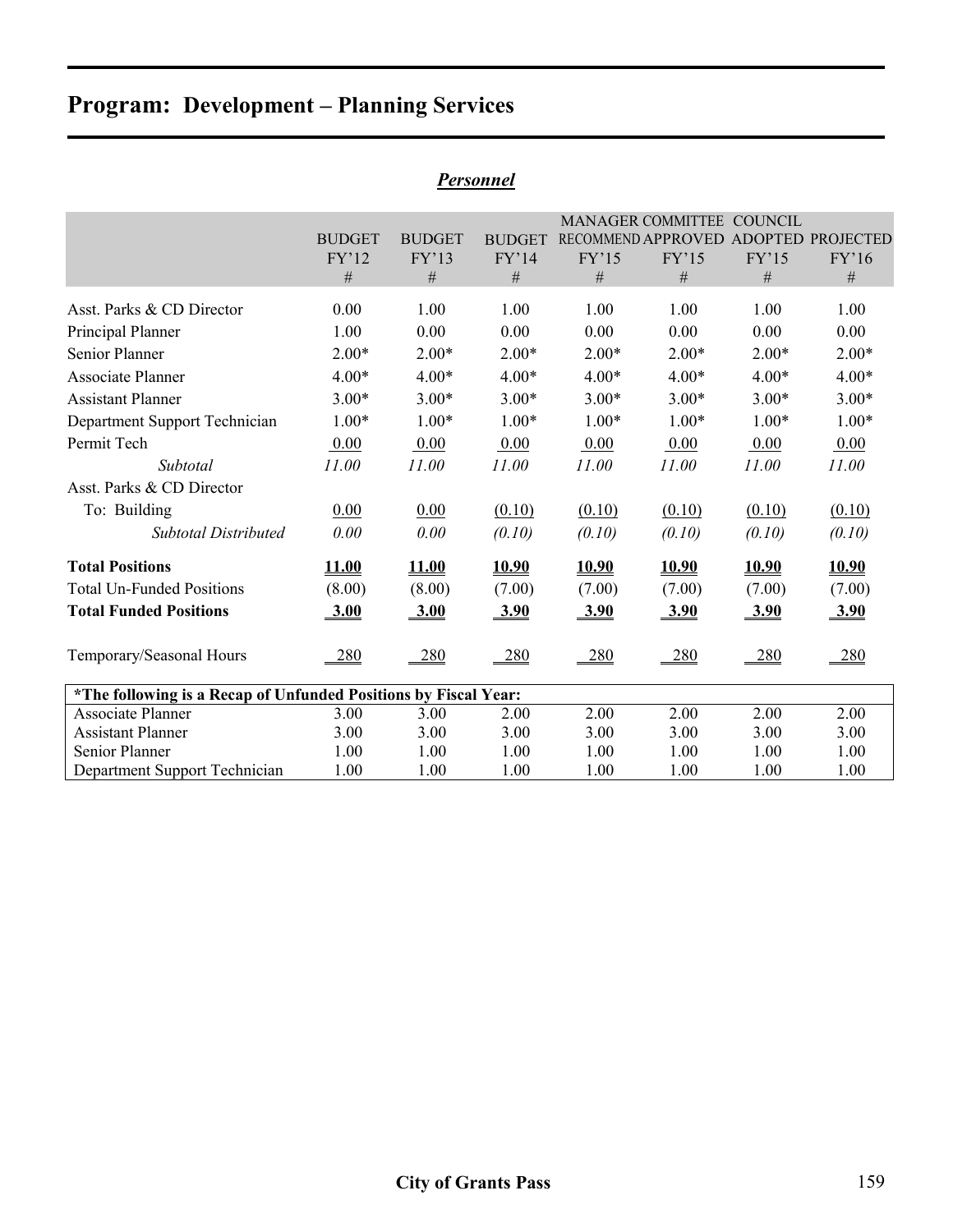#### *Mission Statement:*

*"To effectively administer the building codes of the State of Oregon and local ordinances to ensure public health, safety & welfare; and to provide the best possible professional services to our customers."* 

#### *Services Delivered***:**

The Building and Safety Division of the Community Development Department enforces the Oregon State Building, Mechanical, Plumbing, Fire and Electrical Codes through review of plans for the building permits and inspection of those projects. In addition, the division provides information, education and enforcement of codes to tenants, builders and property owners as a public service.

#### *Performance Measurements:*

| <b>Indicator</b>                                                                     | 2010-11       |      | 2011-12       |            | 2013-14 | 2014-15    | 2015-16 |
|--------------------------------------------------------------------------------------|---------------|------|---------------|------------|---------|------------|---------|
| <b>Outputs</b>                                                                       | <b>Actual</b> | Est  | <b>Actual</b> | <b>Est</b> | Est     | <b>Est</b> | Est     |
| Number of building inspections                                                       | 2933          | N/A  | 3699          | N/A        | 3700    | 3700       | 3700    |
| Number of permits issued                                                             | 1328          | N/A  | 1720          | N/A        | 1750    | 1750       | 1750    |
| <b>Effectiveness</b>                                                                 | Actual        | Goal | <b>Actual</b> | Goal       | Goal    | Goal       | Goal    |
| % of Single Family Residential Permits<br>Approved within 5 Business Days of Receipt | 89%           | 100% | 100%          | 100%       | 100%    | 100%       | 100%    |
| % of Residential Inspections Completed<br>within 1 Business Day of Request           | 99%           | 100% | 99%           | 100%       | 100%    | 100%       | 100%    |
| % of Commercial Inspections Completed<br>within 1 Business Day of Request            | 99%           | 100% | 99%           | 100%       | 100%    | 100%       | 100%    |
| <b>Efficiency</b>                                                                    | <b>Actual</b> | Goal | <b>Actual</b> | Goal       | Goal    | Goal       | Goal    |
| <b>Building Permits Issued per FTE</b>                                               | 664           | N/A  | 664           | N/A        | >650    | >650       | >650    |

#### **Building Division Performance Measures**

#### *FY'15 Anticipated Accomplishments & Corresponding Council Goal - Strategic Plan Item:*

#### **Objective: Ensure efficiency and effectiveness in City operations**

• **Action 16:** Evaluate current pre-application process for implementation of new procedures to include smaller building projects.

#### **Objective: Streamline development process**

- **Action 1:** As software decisions are made regarding citywide financial system, staff will pursue complimentary e-permitting software for implementation.
- **Action 2:** Create a policy in conjunction with economic development department to identify areas where improvement can be made. Present policy to the Planning Commission and City Council.
- **Action 3:** Publish information about continuing education for builders and developers and provide on-site training for new codes to builders and developers.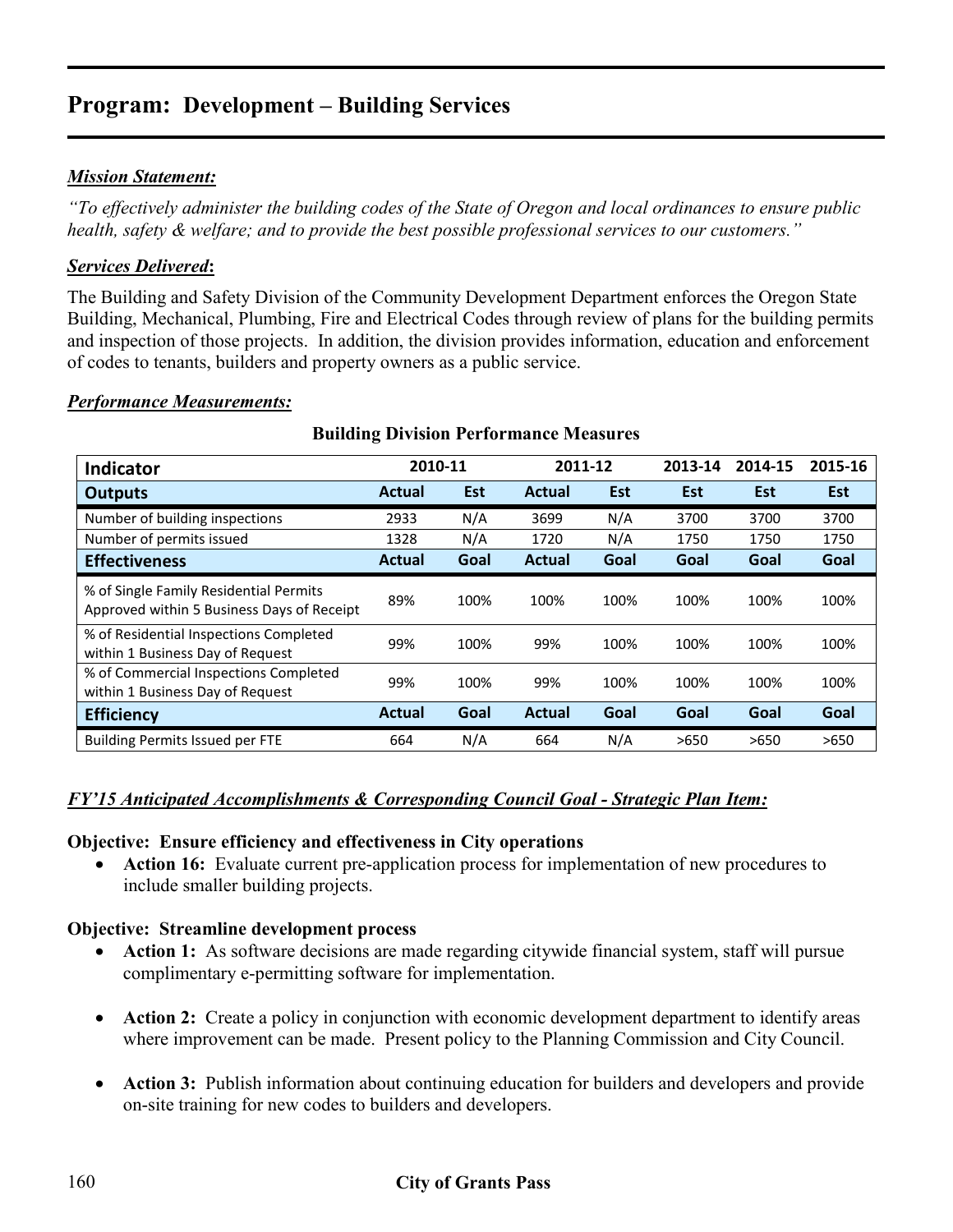#### *Budget Highlights:*

FY'15 budgeted expenses have increased approximately 3% from FY'14 expenses. Budgeted FY'15 revenues have increased approximately 22% from FY'14. The FY'15 budget maintains 2 existing funded positions, with 5 positions to remain vacant and unfunded.



#### **Construction Valuation FY'08 – FY'14**

#### *FY'14 Activity Review:*

In the first nine months of FY'14 we permitted and provided inspection services for 1,270 permits, compared to 1,247 permits in the first nine months of FY'13. The building construction valuation for the first nine months of FY'14 compared to the same period in FY'13 shows an increase of approximately 4%.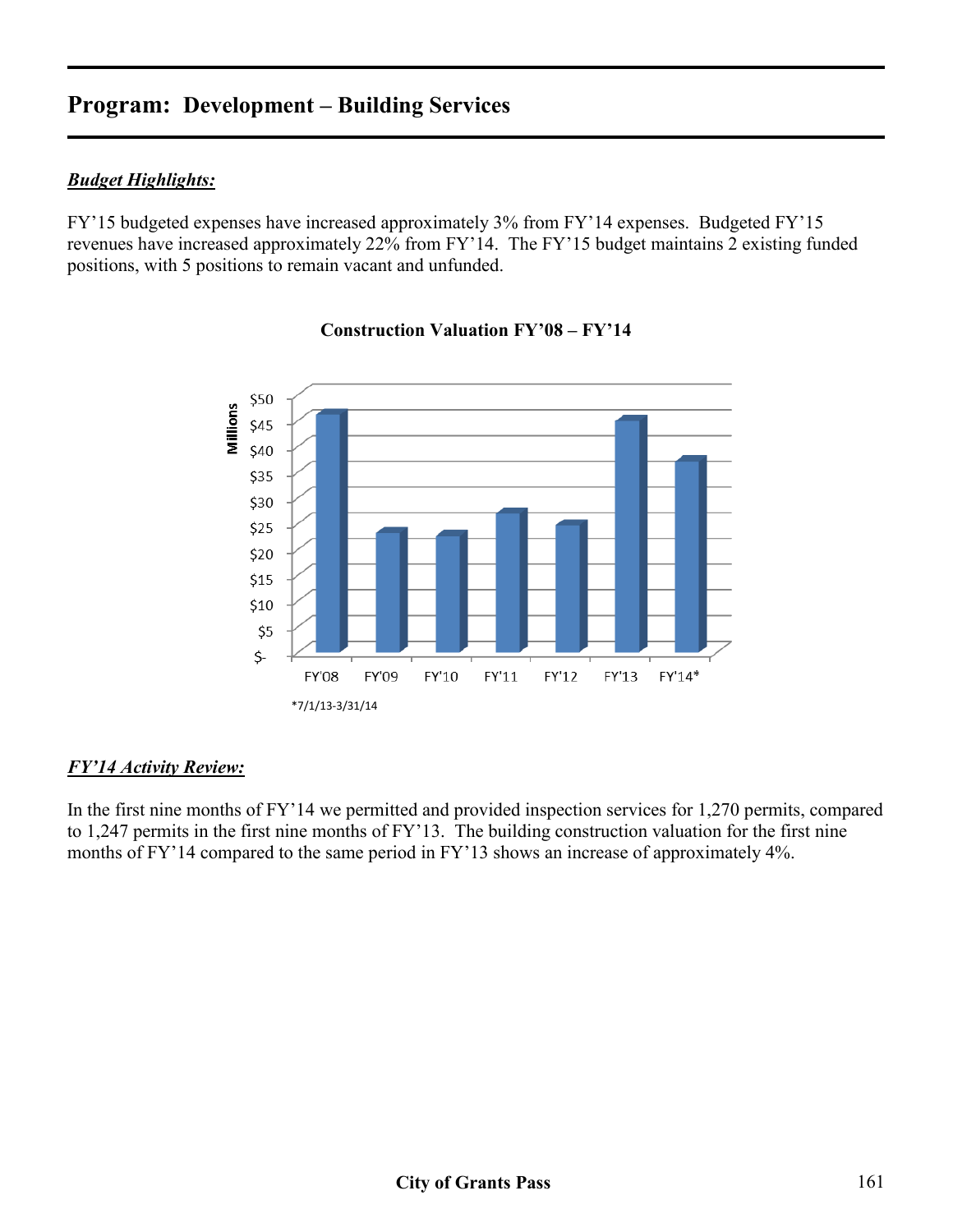|                                                       |                              |                              | <b>Financial Summary</b>               |                  |                                                               |                                                 |                                 |
|-------------------------------------------------------|------------------------------|------------------------------|----------------------------------------|------------------|---------------------------------------------------------------|-------------------------------------------------|---------------------------------|
| Resources                                             | <b>ACTUAL</b><br>FY'12<br>\$ | <b>ACTUAL</b><br>FY'13<br>\$ | <b>BUDGET</b><br>FY'14<br>$\mathbb{S}$ | FY'15<br>\$      | <b>MANAGER COMMITTEE</b><br>RECOMMEND APPROVED<br>FY'15<br>\$ | <b>COUNCIL</b><br><b>ADOPTED</b><br>FY'15<br>\$ | <b>PROJECTED</b><br>FY'16<br>\$ |
| <b>Beginning Balance</b>                              | 578,522                      | 467,632                      | 538,615                                | 600,508          | 600,508                                                       | 600,508                                         | 507,242                         |
| <b>Current Resources</b><br><b>Activity Generated</b> |                              |                              |                                        |                  |                                                               |                                                 |                                 |
| <b>Building Permits</b>                               | 113,260                      | 190,114                      | 137,600                                | 157,200          | 157,200                                                       | 157,200                                         | 157,200                         |
| <b>Plumbing Permits</b>                               | 30,446                       | 56,283                       | 41,000                                 | 45,800           | 45,800                                                        | 45,800                                          | 45,800                          |
| <b>Mechanical Permits</b>                             | 31,228                       | 38,200                       | 32,000                                 | 32,400           | 32,400                                                        | 32,400                                          | 32,400                          |
| <b>Sewer Permits</b>                                  | 3,192                        | 2,829                        | 3,300                                  | 2,700            | 2,700                                                         | 2,700                                           | 2,700                           |
| <b>Electrical Permits</b>                             | 41,572                       | 61,468                       | 44,700                                 | 52,300           | 52,300                                                        | 52,300                                          | 52,300                          |
| Development Charges                                   | 97,407                       | 171,642                      | 93,700                                 | 142,200          | 142,200                                                       | 142,200                                         | 142,200                         |
| Interest on Investments                               | 3,221                        | 3,149                        | 3,200                                  | 2,500            | 2,500                                                         | 2,500                                           | 2,500                           |
| Transfer from General Ops.                            | 50,000                       | 50,000                       | $\boldsymbol{0}$                       | $\boldsymbol{0}$ | $\boldsymbol{0}$                                              | $\overline{0}$                                  | $\boldsymbol{0}$                |
| <b>Total Current Revenues</b>                         | 370,326                      | 573,685                      | 355,500                                | 435,100          | 435,100                                                       | 435,100                                         | 435,100                         |
| <b>Total Resources</b>                                | 948,848                      | 1,041,317                    | 894,115                                | 1,035,608        | 1,035,608                                                     | 1,035,608                                       | 942,342                         |
|                                                       |                              |                              |                                        |                  |                                                               |                                                 |                                 |

|                                  |               |               |               |           | <b>MANAGER COMMITTEE</b>  | COUNCIL        |                  |
|----------------------------------|---------------|---------------|---------------|-----------|---------------------------|----------------|------------------|
|                                  | <b>ACTUAL</b> | <b>ACTUAL</b> | <b>BUDGET</b> |           | <b>RECOMMEND APPROVED</b> | <b>ADOPTED</b> | <b>PROJECTED</b> |
| Requirements                     | FY'12         | FY'13         | FY'14         | FY'15     | FY'15                     | FY'15          | FY'16            |
|                                  | \$            | \$.           | \$            | \$        | \$                        | \$             | \$               |
| <b>Personnel Services</b>        |               |               |               |           |                           |                |                  |
|                                  | 212,654       | 216,062       | 244,703       | 250,207   | 250,207                   | 250,207        | 261,244          |
| Materials & Supplies             | 521           | 1,503         | 7,100         | 6,200     | 6,200                     | 6,200          | 6,200            |
| <b>Contractual/Prof Services</b> | 64,383        | 71,682        | 76,660        | 80,451    | 80,451                    | 80,451         | 81,167           |
| Direct Charges                   | 161,844       | 143,896       | 138,487       | 143,474   | 143,474                   | 143,474        | 153,510          |
| <b>Indirect Charges</b>          | 41,814        | 43,314        | 46,695        | 48,034    | 48,034                    | 48,034         | 50,198           |
| <b>Subtotal Expenditures</b>     | 481,216       | 476,457       | 513,645       | 528,366   | 528,366                   | 528,366        | 552,319          |
| Contingencies                    | $\theta$      | $\mathbf{0}$  | 380,470       | 507,242   | 507,242                   | 507,242        | 390,023          |
| <b>Ending Balance</b>            | 467,632       | 564,860       | $\theta$      | 0         | $\theta$                  |                | $\theta$         |
|                                  |               |               |               |           |                           |                |                  |
| <b>Total Requirements</b>        | 948,848       | 1,041,317     | 894,115       | 1,035,608 | 1,035,608                 | 1,035,608      | 942,342          |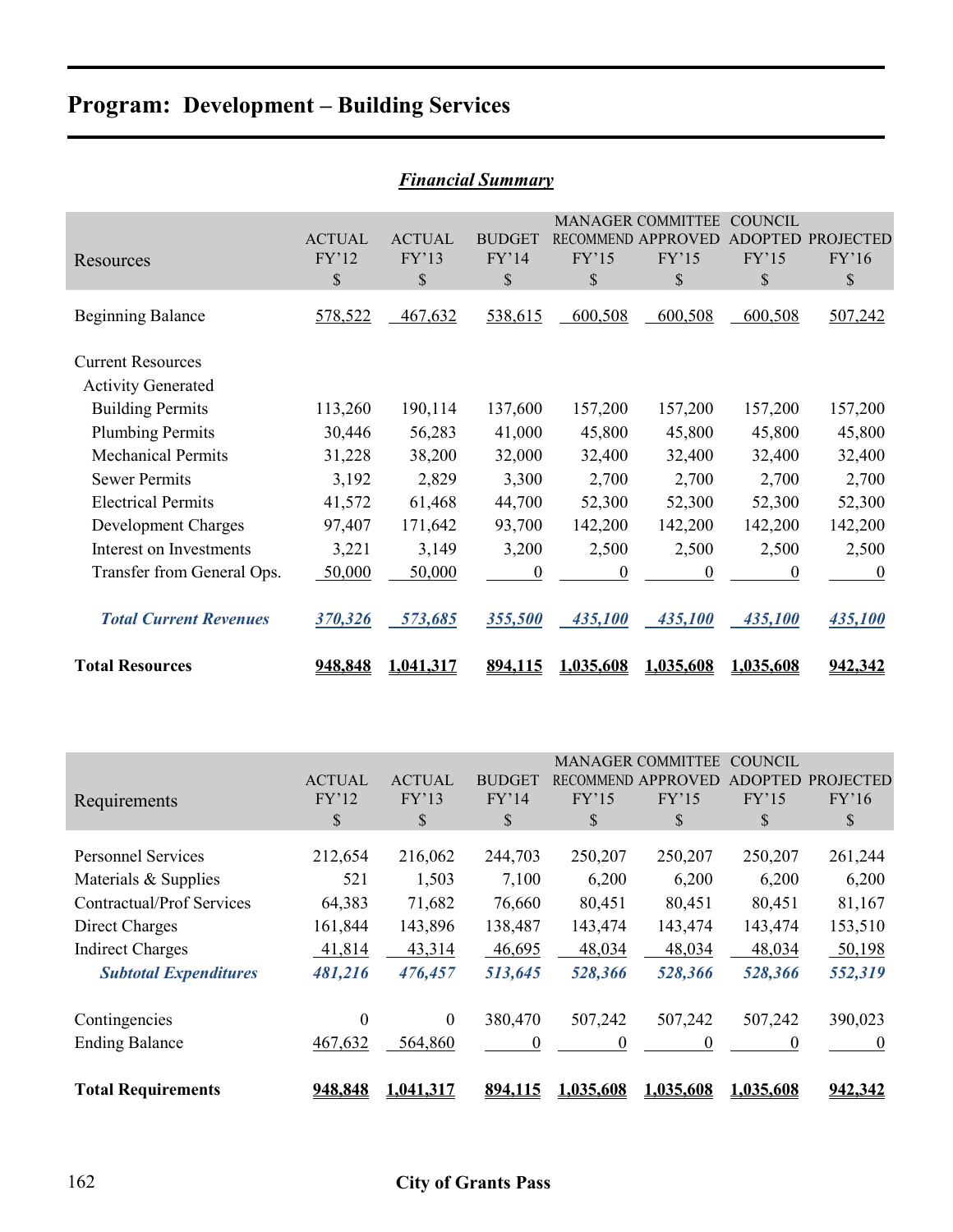|                                                                 |               |               | 1 ersviillel  |             |                          |                |                   |
|-----------------------------------------------------------------|---------------|---------------|---------------|-------------|--------------------------|----------------|-------------------|
|                                                                 |               |               |               |             | <b>MANAGER COMMITTEE</b> | <b>COUNCIL</b> |                   |
|                                                                 | <b>BUDGET</b> | <b>BUDGET</b> | <b>BUDGET</b> |             | RECOMMEND APPROVED       |                | ADOPTED PROJECTED |
|                                                                 | FY'12         | FY'13         | FY'14         | FY'15       | FY'15                    | FY'15          | FY'16             |
|                                                                 | #             | #             | #             | #           | #                        | #              | #                 |
| <b>Building Official</b>                                        | 1.00          | 1.00          | 1.00          | 1.00        | 1.00                     | 1.00           | 1.00              |
| <b>Building Inspector/Plans Examiner</b>                        | $5.00*$       | $5.00*$       | $5.00*$       | $5.00*$     | $5.00*$                  | $5.00*$        | $5.00*$           |
| Office Assistant II                                             | $1.00*$       | $1.00*$       | $1.00*$       | $1.00*$     | $1.00*$                  | $1.00*$        | $1.00*$           |
| Subtotal                                                        | 7.00          | 7.00          | 7.00          | 7.00        | 7.00                     | 7.00           | 7.00              |
| Asst. Parks & CD Director                                       |               |               |               |             |                          |                |                   |
| From: Planning                                                  | 0.00          | 0.00          | 0.10          | 0.10        | 0.10                     | 0.10           | 0.10              |
| <b>Subtotal Distributed</b>                                     | 0.00          | 0.00          | 0.10          | 0.10        | 0.10                     | 0.10           | 0.10              |
| <b>Total Positions</b>                                          | 7.00          | 2.00          | 2.10          | <u>7.10</u> | 2.10                     | <u>7.10</u>    | 7.10              |
| <b>Total Un-Funded Positions</b>                                | (5.00)        | (5.00)        | (5.00)        | (5.00)      | (5.00)                   | (5.00)         | (5.00)            |
| <b>Total Funded Positions</b>                                   | 2.00          | 2.00          | 2.10          | 2.10        | 2.10                     | 2.10           | 2.10              |
| *The following is a Recap of Unfunded Positions by Fiscal Year: |               |               |               |             |                          |                |                   |
| Building Inspector/Plans Examiner                               | 4.00          | 4.00          | 4.00          | 4.00        | 4.00                     | 4.00           | 4.00              |
| Office Assistant I                                              | 1.00          | 1.00          | 1.00          | 1.00        | 1.00                     | 1.00           | 1.00              |

### *Personnel*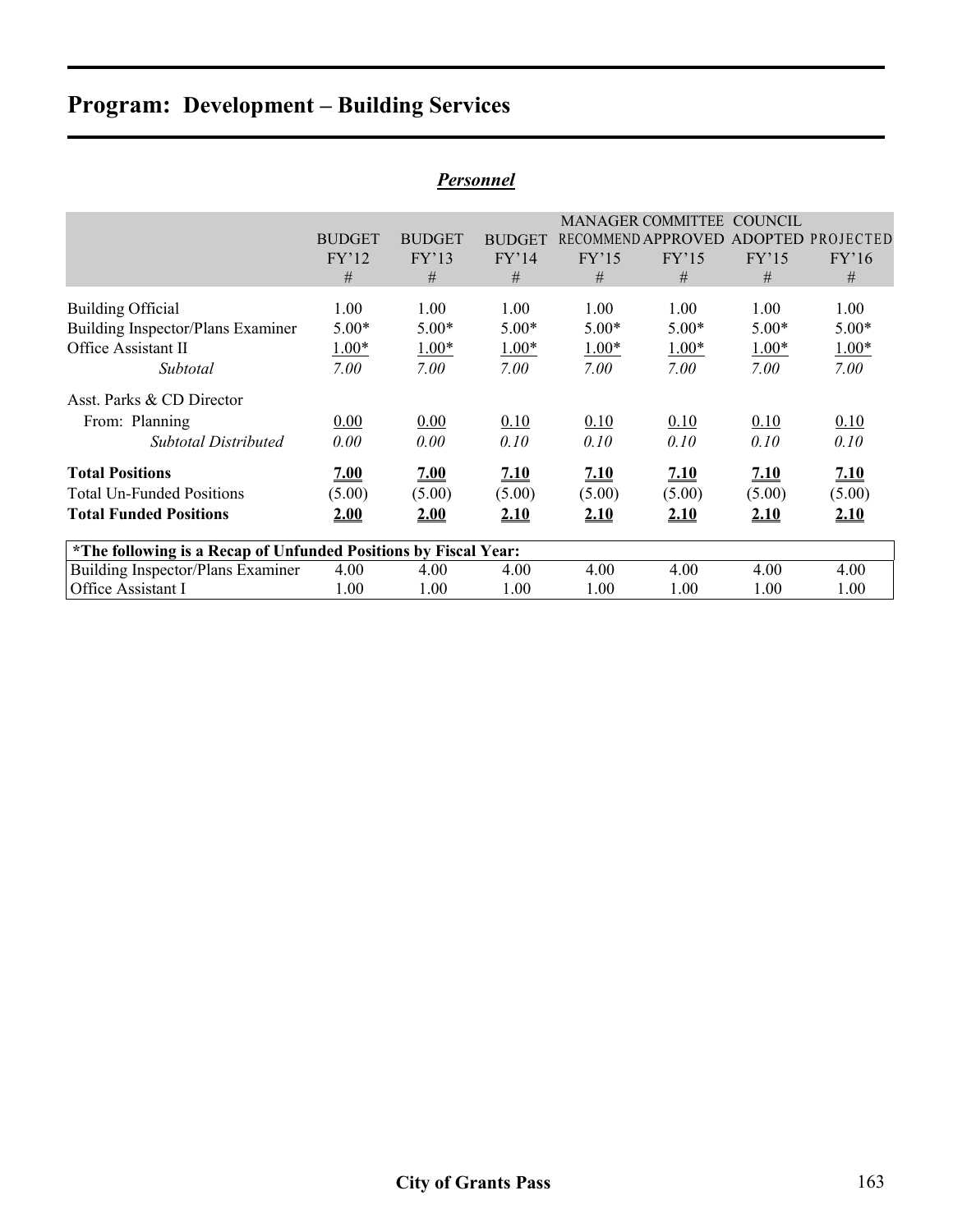#### *Mission Statement:*

*"To improve the economic vitality of Grants Pass by developing an entrepreneurship culture, helping local business expand and recruiting new traded sector businesses to Grants Pass."* 

#### *Services Delivered:*

This activity encourages and supports the diversification and growth of the local economy. The primary goal is the creation and retention of quality jobs, new investment attraction and the creation of a healthier business climate. The program focuses on the retention and expansion of existing local businesses and coordinates the marketing of various business development tools, such as the Industrial Loan Fund, Transportation SDC Incentive, Grants Pass Micro-loan program and the Rogue Enterprise Zone.

Recruitment from outside the area is primarily the responsibility of SOREDI and the Oregon Economic & Community Development Department (OECDD).

#### *Performance Measurements:*

| <b>Indicator</b>                                            | 2011-12       |          | 2012-13       |            | 2013-14  | 2014-15  | 2015-16  |
|-------------------------------------------------------------|---------------|----------|---------------|------------|----------|----------|----------|
| <b>Outputs</b>                                              | Actual        | Est      | <b>Actual</b> | <b>Est</b> | Est      | Est      | Est      |
| <b>Businesses Approved for Economic</b><br>Incentive Grants | 6             | 5        | 4             | 5          | 5        | 5        | 5        |
| Number of businesses expanded                               | 3             | 3        |               | 3          | 3        | 3        | 3        |
| Average monthly contacts with local<br>businesses           | 11            | 10       | 5.            | 10         | 10       | 10       | 10       |
| Business trainings provided                                 | 4             | 4        | $\Omega$      | 4          | 4        | 4        | 4        |
| <b>Effectiveness</b>                                        | <b>Actual</b> | Goal     | <b>Actual</b> | Goal       | Goal     | Goal     | Goal     |
| Jobs generated                                              | 305           | 200      | 125           | 200        | 200      | 200      | 200      |
| Investment of Capital                                       | \$5,764,000   | \$1 Mill | \$1 Mill      | \$1 Mill   | \$1 Mill | \$1 Mill | \$1 Mill |

#### **Economic Development Performance Measures**

#### *FY'15 Anticipated Accomplishments & Corresponding Council Goal - Strategic Plan Item:*

#### **Encourage Economic Prosperity**

#### **Objective 1: Facilitate an environment to encourage business prosperity and economic opportunities**

- Pursue development of bronze forge in Grants Pass.
- Adopt an amendment to the transportation plan for Spalding Industrial based on the previous year's traffic study.
- Prepare funding package to resolve sewer issues in Spalding Park.
- Develop business loan program incorporating a job creation forgiveness element.
- Develop a joint City/County Economic Development Strategic Plan with associated performance evaluation standards.
- Find solutions for business development and remodeling.
- Create a clear process for the City, business owners and HBSC to obtain proper signage for the Historic District.
- Develop an annual award for the best Historic Renovation.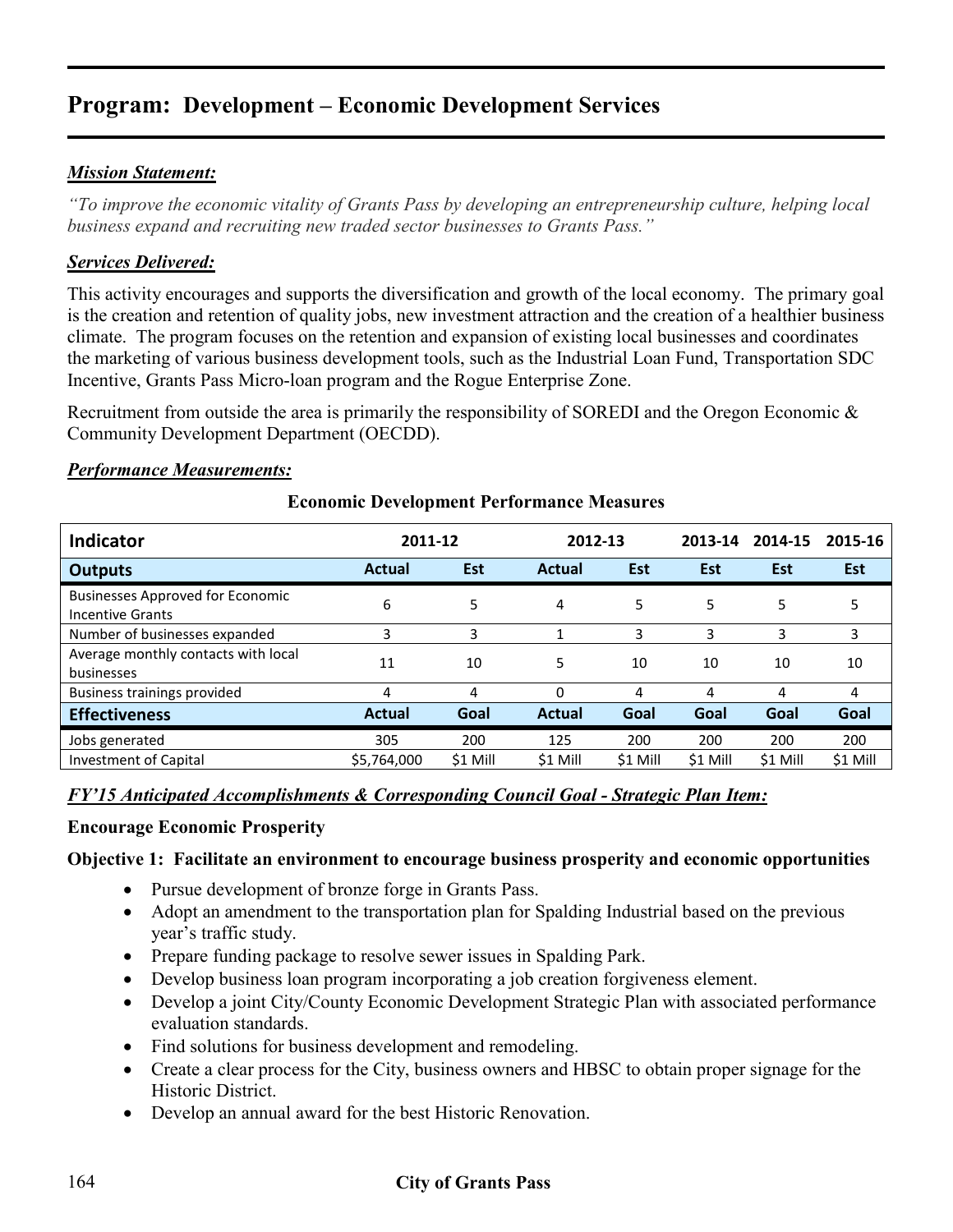#### *FY'15 Anticipated Accomplishments & Corresponding Council Goal – Cont'd:*

- Develop a comprehensive information list to be provided with property inquiries.
- City must stay up-to-date on business health in the downtown area.
- Prepare CDBG consolidated plan under new status as an entitlement community.
- Review long term parking permits and enforcement strategies.

#### **Objective 2: Streamline development process**

- Implement an E-Permitting system for building and planning.
- Create a fast-track land use process for job creating industrial development and building permits.
- Continue education and transparency of development process for applicants.

#### **Objective 3: Business first attitude by cultivating a business-friendly environment; Grants Pass wants to be known as a friendly and helpful place to do business**

#### **Objective 4: Ensure efficiency and effectiveness in City operations**

• Activity will look for opportunities to partner with Josephine County, SOREDI, State of Oregon, Small Business Development Center, Grants Pass Josephine County Chamber of Commerce or the private sector to provide services and training that will allow our local businesses to be more successful.

Economic development activity helps to mold the future of the Community. Immediate return on investment, while important, may not be as important as long-term viability. Having the combined focus of the County and the City, with assistance from the State and other participating agencies such as the Small Business Development Center, RCC and other regional agencies will develop the region and the City as a desirable place to conduct business. The City anticipates implementation of the information derived from the performance audit will help strengthen best practices and will encourage investment of resource needed to enhance our business community.

#### *Budget Highlights:*

The City is increasing the focus on the customer with the restructuring of the Economic Development Specialist position to the newly created Business Advocate Position.

Both the Economic development and Travel and Tourism will get additional program focus with the joint Josephine County/City Economic Development Plan. The strategic plan will help further define performance measures in these departments.

#### *FY'14 Activity Review:*

The Economic Development Services activity had one funded employee, the Economic Development Specialist. This employee was an active partner within our region, working closely with the Chamber of Commerce, SOREDI, Job Council and the Small Business Development Center. In addition, the Economic Development Specialist partnered with the Downtown management team and the Towne Center Association to promote economic activity in our Downtown. The position was not filled for the significant portion of the year. The City's partners have filled a critical role in supporting economic development needs of the City of Grants Pass.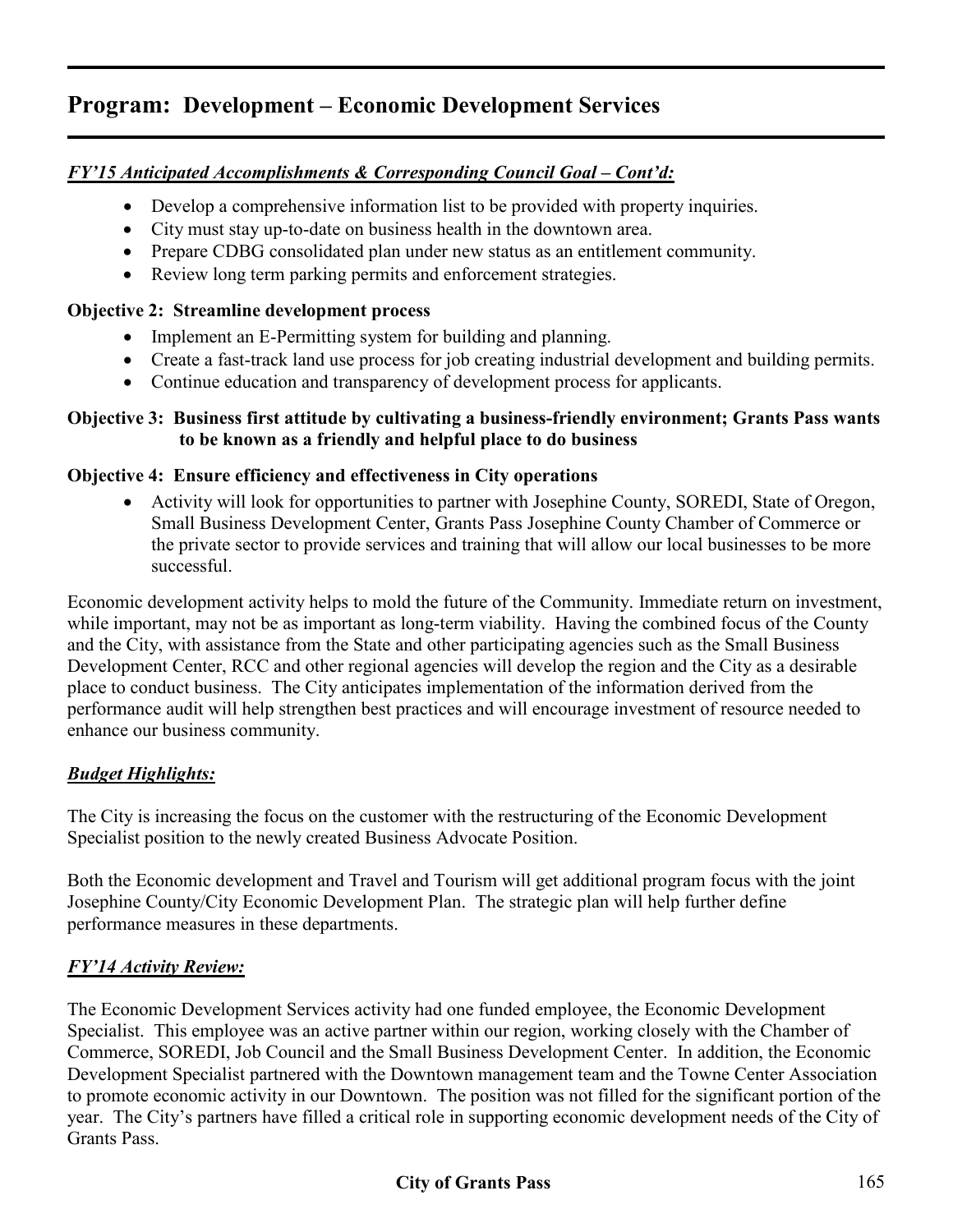|                                                                                                                          | <b>Financial Summary</b>     |                              |                              |                              |                                                                      |                                                 |                                 |  |  |  |  |  |
|--------------------------------------------------------------------------------------------------------------------------|------------------------------|------------------------------|------------------------------|------------------------------|----------------------------------------------------------------------|-------------------------------------------------|---------------------------------|--|--|--|--|--|
| Resources                                                                                                                | <b>ACTUAL</b><br>FY'12<br>\$ | <b>ACTUAL</b><br>FY'13<br>\$ | <b>BUDGET</b><br>FY'14<br>\$ | FY'15<br>S                   | <b>MANAGER COMMITTEE</b><br><b>RECOMMEND APPROVED</b><br>FY'15<br>\$ | <b>COUNCIL</b><br><b>ADOPTED</b><br>FY'15<br>\$ | <b>PROJECTED</b><br>FY'16<br>\$ |  |  |  |  |  |
| <b>Current Resources</b><br><b>Activity Generated</b><br><b>Transfer from Room Tax</b><br>Transfer from Industrial Loans | 109,118<br>5,000             | 124,133<br>5,000             | 112,200<br>5,000             | 154,400<br>5,000             | 154,400<br>5,000                                                     | 154,400<br>5,000                                | 141,700<br>5,000                |  |  |  |  |  |
| <b>Total Current Revenues</b><br>General Support<br><b>Total Resources</b>                                               | 114,118<br>55,932<br>170.050 | 129,133<br>45,126<br>174.259 | 117,200<br>77,504<br>194.704 | 159,400<br>11,265<br>170.665 | 159,400<br>11,265<br>170.665                                         | 159,400<br>11,265<br>170.665                    | 146,700<br>33,758<br>180,458    |  |  |  |  |  |

|                                  |               |                |                |         | <b>MANAGER COMMITTEE</b> | COUNCIL        |                  |
|----------------------------------|---------------|----------------|----------------|---------|--------------------------|----------------|------------------|
|                                  | <b>ACTUAL</b> | <b>ACTUAL</b>  | <b>BUDGET</b>  |         | RECOMMEND APPROVED       | <b>ADOPTED</b> | <b>PROJECTED</b> |
| Requirements                     | FY'12         | FY'13          | FY'14          | FY'15   | FY'15                    | FY'15          | FY'16            |
|                                  | S             | S              | S              | \$      | \$                       | \$             | \$               |
|                                  |               |                |                |         |                          |                |                  |
| <b>Personnel Services</b>        | 98,532        | 100,695        | 115,910        | 92,934  | 92,934                   | 92,934         | 101,701          |
| Materials & Supplies             | 25            | 59             | $\theta$       | 200     | 200                      | 200            | 200              |
| <b>Contractual/Prof Services</b> | 54,158        | 53,517         | 56,860         | 57,567  | 57,567                   | 57,567         | 57,693           |
| Direct Charges                   | 2,074         | 4,147          | 4,234          | 4,464   | 4,464                    | 4,464          | 4,464            |
| <b>Indirect Charges</b>          | 15,261        | 15,841         | 17,700         | 15,500  | 15,500                   | 15,500         | 16,400           |
|                                  |               |                |                |         |                          |                |                  |
| <b>Total Requirements</b>        | 170.050       | <u>174.259</u> | <u>194.704</u> | 170,665 | 170.665                  | 170.665        | 180,458          |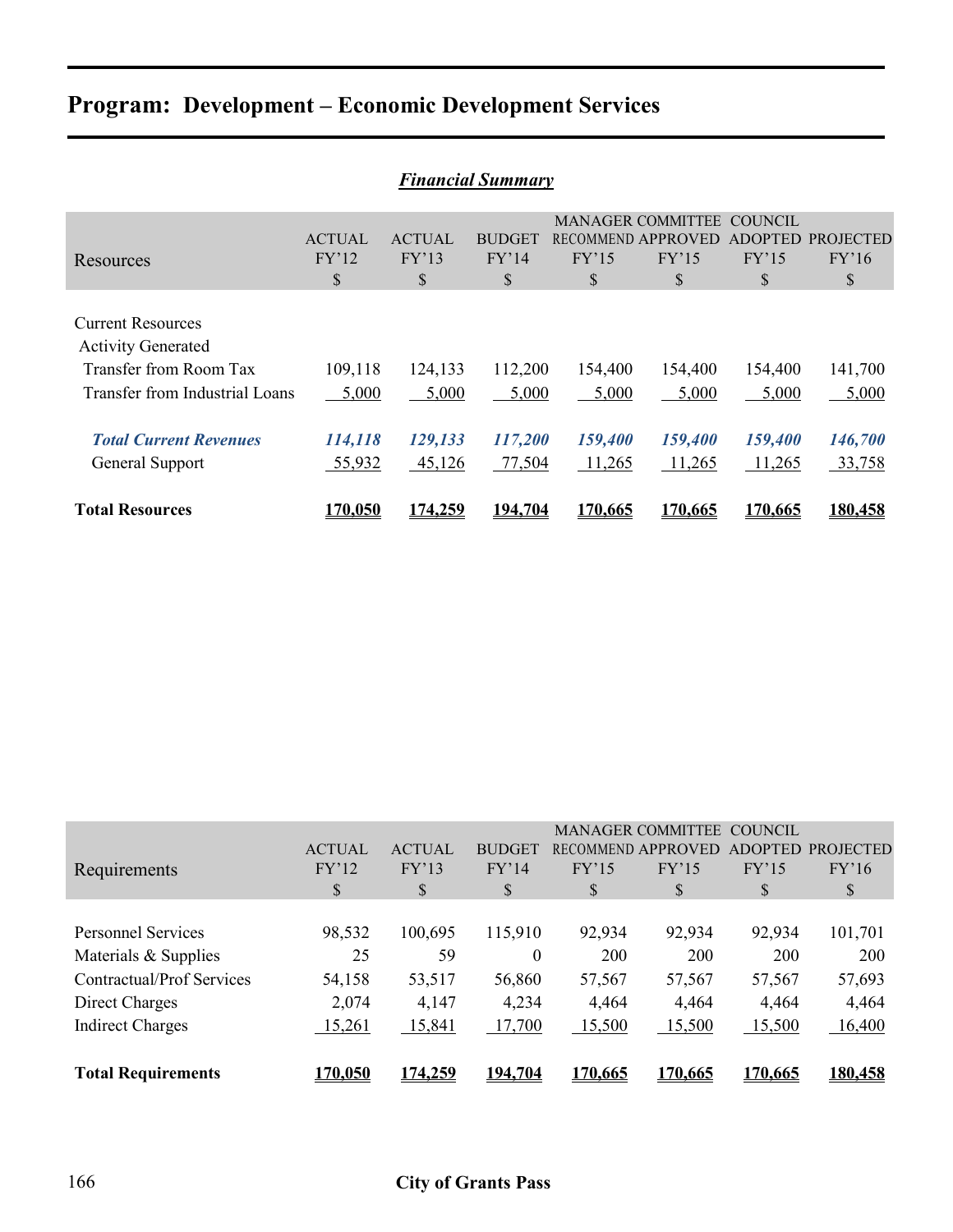| Personnel                       |               |               |               |             |                           |       |                                      |  |
|---------------------------------|---------------|---------------|---------------|-------------|---------------------------|-------|--------------------------------------|--|
|                                 |               |               |               |             | MANAGER COMMITTEE COUNCIL |       |                                      |  |
|                                 | <b>BUDGET</b> | <b>BUDGET</b> | <b>BUDGET</b> |             |                           |       | RECOMMEND APPROVED ADOPTED PROJECTED |  |
|                                 | FY'12         | FY'13         | FY'14         | FY'15       | FY'15                     | FY'15 | FY'16                                |  |
|                                 | #             | #             | #             | #           | #                         | #     | #                                    |  |
| Economic Development            |               |               |               |             |                           |       |                                      |  |
| Economic Development Specialist | 1.00          | 1.00          | 1.00          | 1.00        | 0.00                      | 0.00  | 0.00                                 |  |
| <b>Business Advocate</b>        | 0.00          | 0.00          | 0.00          | 0.00        | 1.00                      | 1.00  | 1.00                                 |  |
| <b>Total Positions</b>          | 1.00          | 1.00          | 1.00          | <b>1.00</b> | 1.00                      | 1.00  | 1.00                                 |  |

*Partner Agencies:*







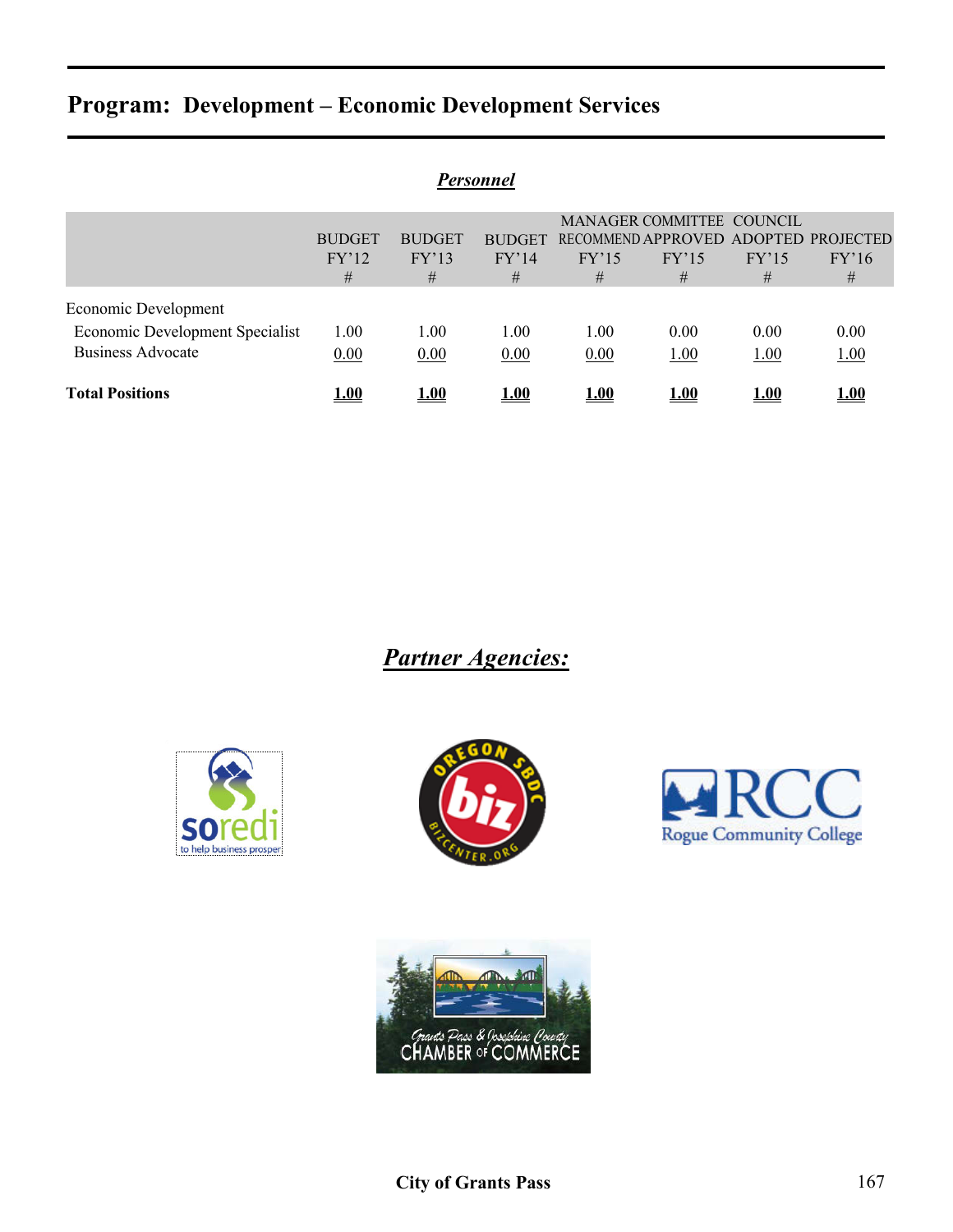#### *Mission Statement***:**

*"To promote and enhance a vibrant commercial and cultural district with supporting infrastructure, maintenance, security, information exchange, marketing and promotions."* 

#### *Services Delivered:*

Support for businesses and visitors to the downtown areas. Maintain the public infrastructure including: sidewalks, developed alleyways, public parking lots, street lighting, tree canopy, drinking fountains, benches, bicycle parking and public areas. Provide public restrooms and Parking Enforcement. Merchant surveys in FY2012-13 included: Art Along the Rogue benefits, Cool Yule Shop Local, and Christmas tree and cards business preferences.

The goal is to provide:

- A clean, safe, well-lit, maintained and inviting appearance.
- Appealing sidewalks Activities that attract and benefit area residents, businesses, and visitors.
- A reputation for welcoming and supporting new businesses.
- Creative and fresh places where people will shop, enjoy, remember and return.
- Work closely with downtown businesses to enhance information exchange and working relationships.

| <b>Indicator</b>                                                   | 2011-12       |      | 2012-13       |      | 2013-14 | 2014-15 | 2015-16    |
|--------------------------------------------------------------------|---------------|------|---------------|------|---------|---------|------------|
| <b>Outputs</b>                                                     | Actual        | Est  | <b>Actual</b> | Est  | Est     | Est     | <b>Est</b> |
| Number of Merchant Surveys                                         |               | 2    | 3             | 3    | 3       | 3       | 3          |
| <b>Effectiveness</b>                                               | <b>Actual</b> | Goal | <b>Actual</b> | Goal | Goal    | Goal    | Goal       |
| % of posted hours downtown restrooms<br>are in clean/working order | N/A           | 95%  | 96.8%         | 95%  | 95%     | 95%     | 95%        |
| <b>Efficiency</b>                                                  | <b>Actual</b> | Goal | <b>Actual</b> | Goal | Goal    | Goal    | Goal       |
| Community Service Officer Hours in DT                              | 1040          | 780  | 2080          | 2080 | 2080    | 2080    | 2080       |

**Downtown Performance Measures**

#### *Performance Measurements:*

#### *FY'15 Anticipated Accomplishments & Corresponding Council Goal - Strategic Plan Item:*

#### **Encourage Economic Prosperity**

#### **Objective 1: Facilitate an environment to encourage business prosperity and economic opportunities**

- Find solutions for business development and remodeling.
- Create a clear process for the city, business owners and HBSC to obtain proper signage for the Historic District.
- Develop an annual award for the best Historic Renovation.
- City must stay up-to-date on business health in the downtown.
- Prepare CDBG consolidated plan under new status as an entitlement community.
- Review long term parking permits and enforcement strategies.

#### 168 **City of Grants Pass**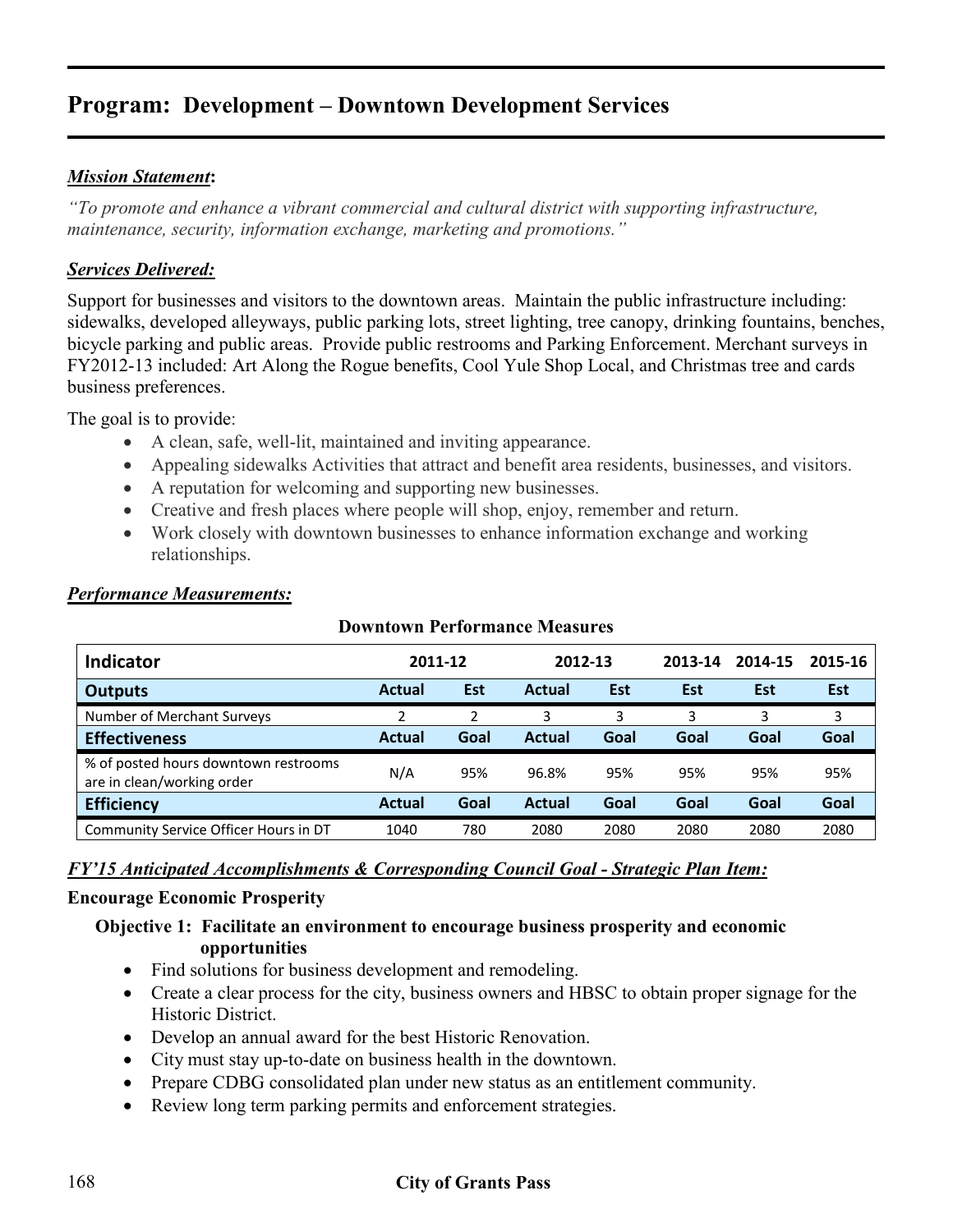### *FY'15 Anticipated Accomplishments & Corresponding Council Goal – Cont'd:*

#### **Expand Tourism and Cultural Opportunities**

**Objective 2: Provide an environment to help preserve and enhance Grants Pass' historical assets**

- Update the Historic Landmark Inventory including the scoring criteria used to evaluate structures.
- Evaluate expanding the Historic District.
- Resolve Historic District conflict related to all buildings not being regulated under the same provisions.
- Revise the sign code to include a guideline section for regulating signs in the Historic District.
- Increase signage for Historical District awareness.

#### **Maintain, Operate and Expand Our Infrastructure to Meet Community Needs**

**Objective 5: Ensure transportation infrastructure needs are met**

• Complete a Study of Parking Needs for the Downtown Core District.

#### **Provide Cooperative, Shared Leadership Involving Council, Staff and Community**

- **Objective 4: Ensure efficiency and effectiveness in City operations**
	- Evaluate opportunities to outsource services.

#### **Keep Citizens Safe**

#### **Objective 1: Increase proactive patrol with specific attention to the downtown area, to include foot patrol, bicycles, T3s**

#### *Budget Highlights:*

Enhancement and maintenance of the downtown physical environment is an ongoing project and priority. The City outsources this service through contracts to help ensure prompt communication on maintenance and service issues, visitor information, and promotional programs with merchants. This is the primary role of the Downtown Program Coordinator. Additionally, they maintain contact with the Towne Center Association with regards to events held in the downtown. The flower basket program and the winter holiday events will be maintained at the current level of funding.

#### *FY'14 Activity Review:*

Downtown is the heart of the community and receives support from City staff, Contractors, the Towne Center Association, and many individual merchants. Many successful events, such as Back to the 50's and Art Along the Rogue, are staged in the downtown area, which helps to bring additional awareness of the variety of shops and restaurants available.

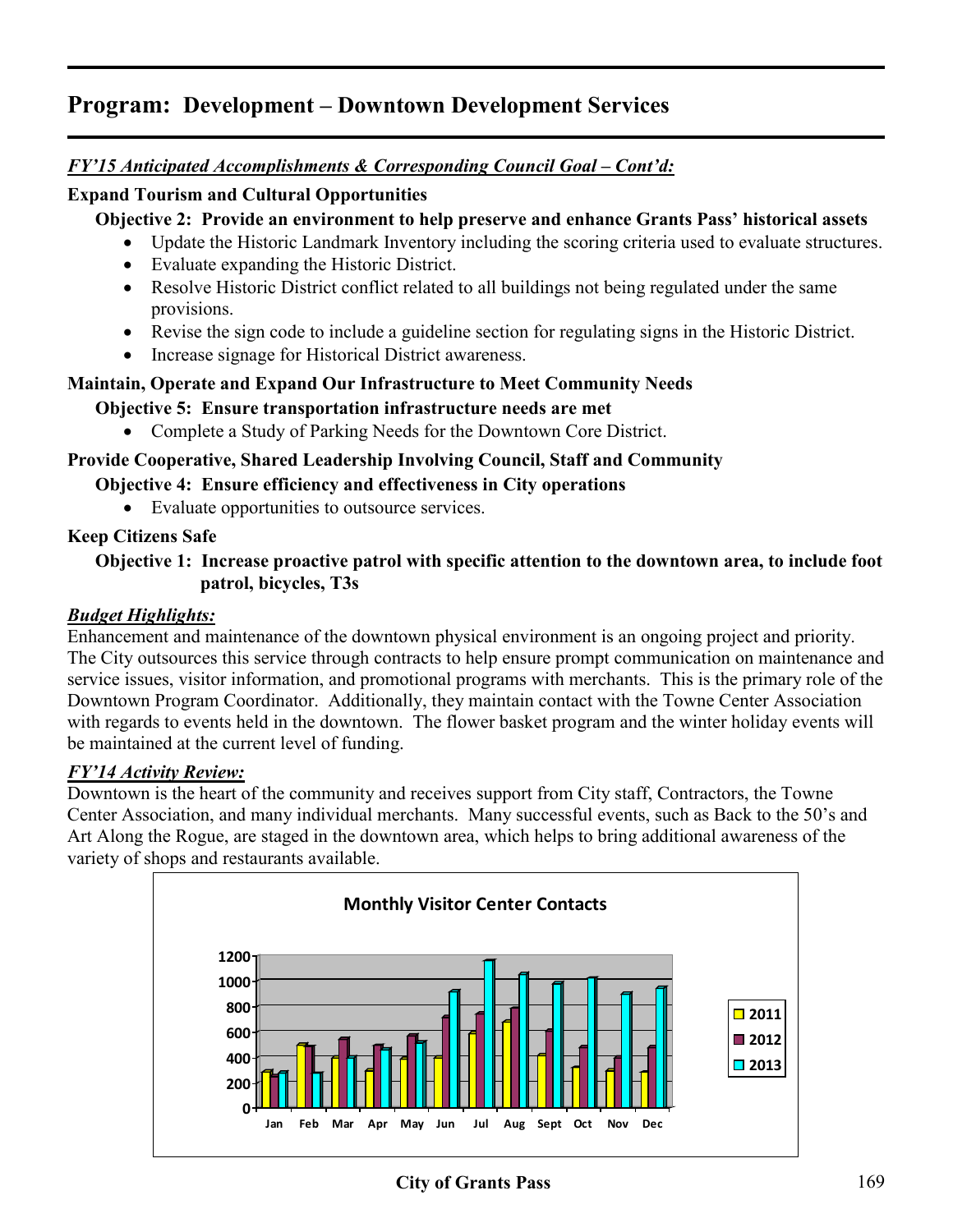| Financial Summary                                                            |                              |                              |                              |                    |                                                               |                                          |                                 |  |  |
|------------------------------------------------------------------------------|------------------------------|------------------------------|------------------------------|--------------------|---------------------------------------------------------------|------------------------------------------|---------------------------------|--|--|
| Resources                                                                    | <b>ACTUAL</b><br>FY'12<br>\$ | <b>ACTUAL</b><br>FY'13<br>\$ | <b>BUDGET</b><br>FY'14<br>\$ | FY'15<br>\$        | <b>MANAGER COMMITTEE</b><br>RECOMMEND APPROVED<br>FY'15<br>\$ | COUNCIL<br><b>ADOPTED</b><br>FY'15<br>\$ | <b>PROJECTED</b><br>FY'16<br>\$ |  |  |
| <b>Current Resources</b><br><b>Activity Generated</b><br>Parking Lot Permits | 8,010                        | 8,345                        | 8,200                        | 8,200              | 8,200                                                         | 8,200                                    | 8,200                           |  |  |
| <b>Reserved Parking Permits</b><br>Parking Violations                        | 63<br>13,355                 | 600<br>7,805                 | 600<br>7,700                 | 600<br>7,700       | 600<br>7,700                                                  | 600<br>7,700                             | 600<br>7,700                    |  |  |
| <b>Other Revenue</b><br>Transfer from Room Tax Fund                          | 2,898<br>109,118             | 12,116<br>124,133            | 1,350<br>112,200             | 1,350<br>154,400   | 1,350<br>154,400                                              | 1,350<br>154,400                         | 1,350<br>141,700                |  |  |
| <b>Total Current Revenues</b><br>General Support                             | 133,444<br>206,268           | 152,999<br>190,207           | 130,050<br>244,358           | 172,250<br>210,480 | 172,250<br>210,480                                            | 172,250<br>210,480                       | 159,550<br>230,138              |  |  |
| <b>Total Resources</b>                                                       | 339,712                      | 343,206                      | 374,408                      | 382,730            | 382,730                                                       | 382,730                                  | 389,688                         |  |  |

| <b>Financial Summary</b> |  |
|--------------------------|--|
|--------------------------|--|

| Requirements                                                                                                                       | <b>ACTUAL</b><br>FY'12<br>S                      | <b>ACTUAL</b><br>FY'13<br>\$                     | <b>BUDGET</b><br>FY'14<br>S                      | FY'15<br>S                                       | <b>MANAGER COMMITTEE</b><br>RECOMMEND APPROVED<br>FY'15<br>S | <b>COUNCIL</b><br><b>ADOPTED</b><br>FY'15<br>S   | <b>PROJECTED</b><br>FY'16<br>S                   |
|------------------------------------------------------------------------------------------------------------------------------------|--------------------------------------------------|--------------------------------------------------|--------------------------------------------------|--------------------------------------------------|--------------------------------------------------------------|--------------------------------------------------|--------------------------------------------------|
| <b>Personnel Services</b><br>Materials & Supplies<br><b>Contractual/Prof Services</b><br>Direct Charges<br><b>Indirect Charges</b> | 135,398<br>13,710<br>143,888<br>15,833<br>30,883 | 129,280<br>13,021<br>153,872<br>15,833<br>31,200 | 138,103<br>15,775<br>168,737<br>17,714<br>34,079 | 144,330<br>19,900<br>163,479<br>18,271<br>36,750 | 144,330<br>19,900<br>163,479<br>18,271<br>36,750             | 144,330<br>19,900<br>163,479<br>18,271<br>36,750 | 150,594<br>19,900<br>163,443<br>18,271<br>37,480 |
| <b>Total Requirements</b>                                                                                                          | <u>339.712</u>                                   | 343.206                                          | 374.408                                          | 382,730                                          | 382,730                                                      | 382,730                                          | 389,688                                          |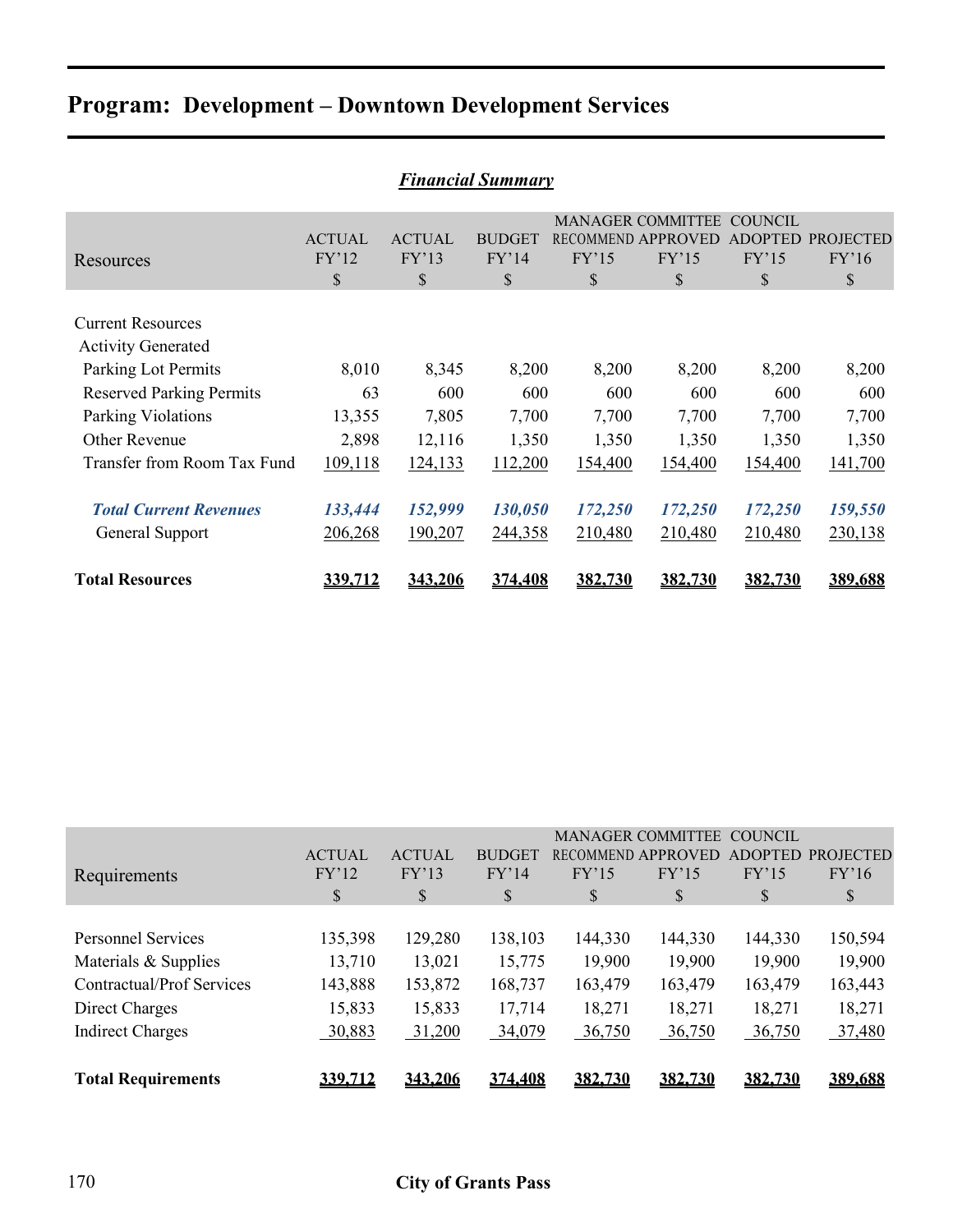|                                  |                             |                             |                             |            | <b>MANAGER COMMITTEE</b>                | COUNCIL                      |                                |
|----------------------------------|-----------------------------|-----------------------------|-----------------------------|------------|-----------------------------------------|------------------------------|--------------------------------|
|                                  | <b>BUDGET</b><br>FY'12<br># | <b>BUDGET</b><br>FY'13<br># | <b>BUDGET</b><br>FY'14<br># | FY'15<br># | <b>RECOMMEND APPROVED</b><br>FY'15<br># | <b>ADOPTED</b><br>FY'15<br># | <b>PROJECTED</b><br>FY'16<br># |
| <b>Assistant City Manager</b>    |                             |                             |                             |            |                                         |                              |                                |
| From: Management                 | 0.000                       | 0.000                       | 0.025                       | 0.025      | 0.025                                   | 0.025                        | 0.025                          |
| Community Service Officer        |                             |                             |                             |            |                                         |                              |                                |
| From: Public Safety Field        | 0.500                       | 0.500                       | 0.500                       | 0.500      | 0.500                                   | 0.500                        | 0.500                          |
| From: Public Safety Field        | 0.500                       | 0.500                       | 0.500                       | 0.500      | 0.500                                   | 0.500                        | 0.500                          |
| Tourism/Downtown Specialist      |                             |                             |                             |            |                                         |                              |                                |
| From: Tourism                    | 0.250                       | 0.250                       | 0.250                       | 0.000      | 0.000                                   | 0.000                        | 0.000                          |
| Property Management Coordinator  |                             |                             |                             |            |                                         |                              |                                |
| From: Property Management        | 0.100                       | 0.100                       | 0.100                       | 0.100      | 0.100                                   | 0.100                        | 0.100                          |
| Municipal Service Worker         |                             |                             |                             |            |                                         |                              |                                |
| From: Property Management        | 0.150                       | 0.150                       | 0.150                       | 0.550      | 0.550                                   | 0.550                        | 0.550                          |
| Parks and Comm. Service Director |                             |                             |                             |            |                                         |                              |                                |
| From: Property Management        | 0.050                       | 0.050                       | 0.000                       | 0.000      | 0.000                                   | 0.000                        | 0.000                          |
| <b>Total Positions</b>           | 1.550                       | <u>1.550</u>                | 1.525                       | 1.675      | 1.675                                   | 1.675                        | 1.675                          |
| Temporary/Seasonal Hours         | 350                         | 500                         | 500                         | <u>500</u> | <u>500</u>                              | 500                          | <u>500</u>                     |

#### *Personnel*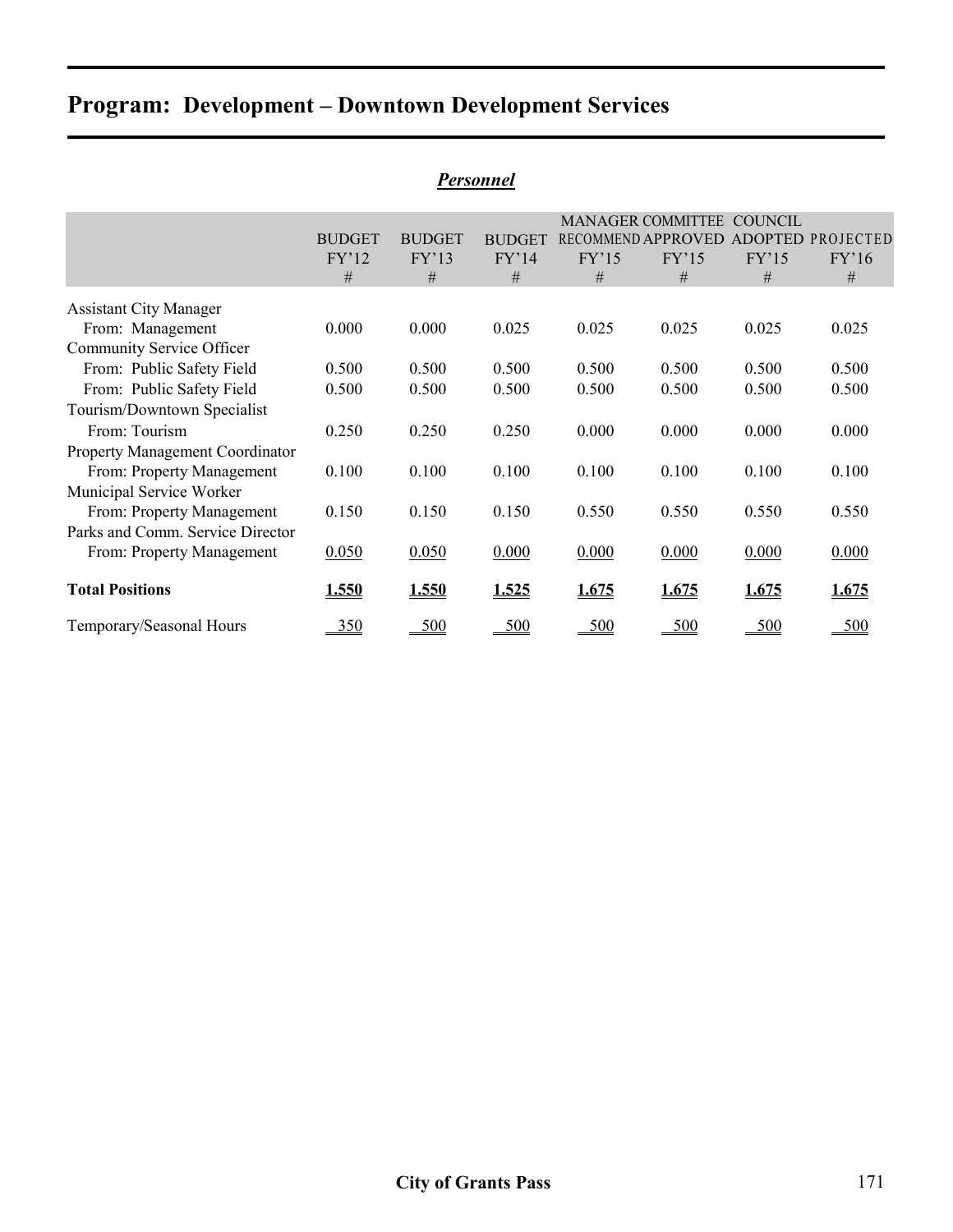#### *Mission Statement:*

*"Promote the City of Grants Pass as a vibrant and vital tourism destination to potential visitors through the implementation of a marketing plan directed by the Tourism Advisory Committee."* 

#### *Services Delivered:*

This program is responsible for marketing the Grants Pass area and providing tourism and visitor services to increase economic impact to the community. Activities include advertising, maintaining a dynamic website, visitor contact, event promotion, industry training, development of informational materials and public relations. The main Visitor Center is staffed both by the City's tourism marketing staff and the Chamber of Commerce. The Tourism Program contracts with the Chamber to provide telephone, fulfillment and greeting support.

#### *Performance Measurements:*

## **Indicator 2011-12 2012-13 2013-14 2014-15 2015-16 Outputs Actual Est Actual Est Est Est Est Est** Number of new or expanded events 1 1 1 1 1 1 1 **Effectiveness Actual Goal Actual Goal Goal Goal Goal** % of tourism industry providers rating % of corrism muustry providers rating  $N/A$  80% 80% 80% 80% 80% 80% 80% 80% **Efficiency Actual Goal Actual Goal Goal Goal Goal** Utilize local tourism enthusiasts to expand social networking efforts. (Blogging, etc.) N/A N/A 2 2 2 2 2

#### **Tourism Performance Measures**

#### *FY'15 Anticipated Accomplishments & Corresponding Council Goal - Strategic Plan Item:*

- Art Along the Rogue (AATR)  $12^{th}$  year: committee continues to look at methods to enhance the event while keeping the focus on Street Painting, Music and a family atmosphere.
- Amazing May, Back to the 50's, AATR, Grants Pass Half Marathon and Holiday events will continue to be promoted through websites and social media.
- Annual Hospitality Training, quarterly volunteer meetings and hospitality staff briefings will continue with efforts to maximize print and web exposure through cooperative opportunities available through SOVA (Southern Oregon Visitors Association), Travel Oregon and local tourism entities. Additional efforts will continue to shift towards website and social media marketing.
- New AG 2 ARTS agritourism program will be promoted through brochures distribution and web development and continue to be expanded as additional partners are added.
- An updated Marketing Plan will be developed with the input from the Tourism Advisory Committee.

#### **Expand Tourism and Cultural Opportunities**

### **Objective 1: Increase opportunities to promote character and community spirit**

- Develop gateway signage and landscaping.
- Review and refresh the City's "Branding and Marketing".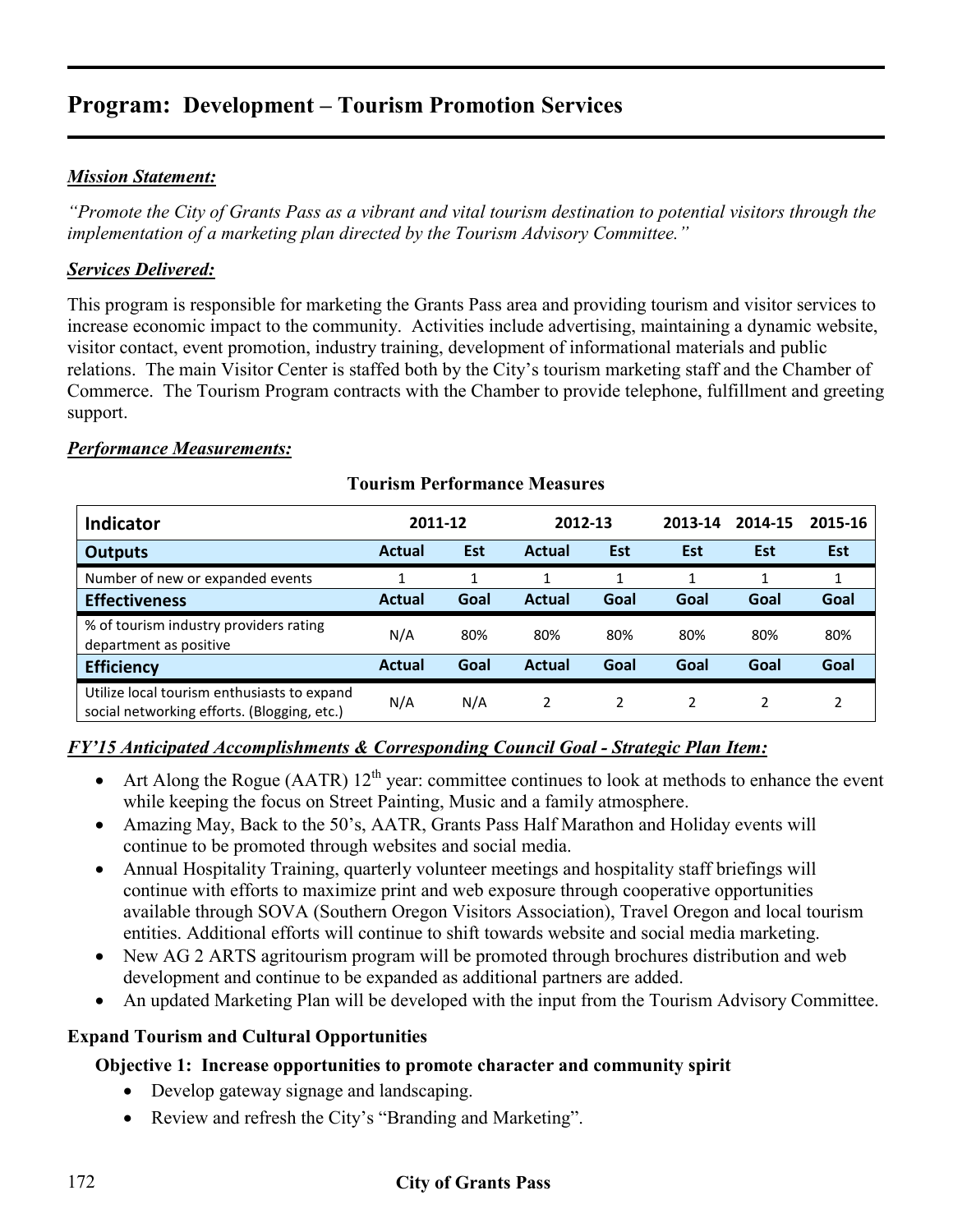#### *FY'15 Anticipated Accomplishments & Corresponding Council Goal – Cont'd:*

#### **Objective 3: Increase recreational and cultural opportunities**

• Improve access points to the river with paved trails and kiosks containing maps and historical information.

#### **Objective 4: Coordinate and collaborate partnerships to enhance economic opportunities**

- Look into a partnership with Rogue Allure Hotel channel to promote tourism and economic development.
- Reorganize the Economic Development and Tourism functions to better promote the City of Grants Pass.

#### **Provide Cooperative, Shared Leadership Involving Council, Staff and Community**

#### **Objective 4: Ensure efficiency and effectiveness in City operations**

• Evaluate opportunities to outsource services.

#### *Budget Highlights:*

Projected revenues are forecasted to increase slightly FY'15. This program is revenue driven; the program's expenses are set based on the anticipated Room Tax collection and independent revenue generated in the fiscal year. The City is examining the options to outsource travel and Tourism services and will have determined feasibility and potential changes by the beginning of FY'14-15.

The City is increasing the focus on the customer with the restructuring of the Economic Development Specialist position to the newly created Business Advocate Position.

Both the Economic development and Travel and Tourism will get additional program focus with the joint Josephine County/City Economic Development Plan. The strategic plan will help further define performance measures in these departments.

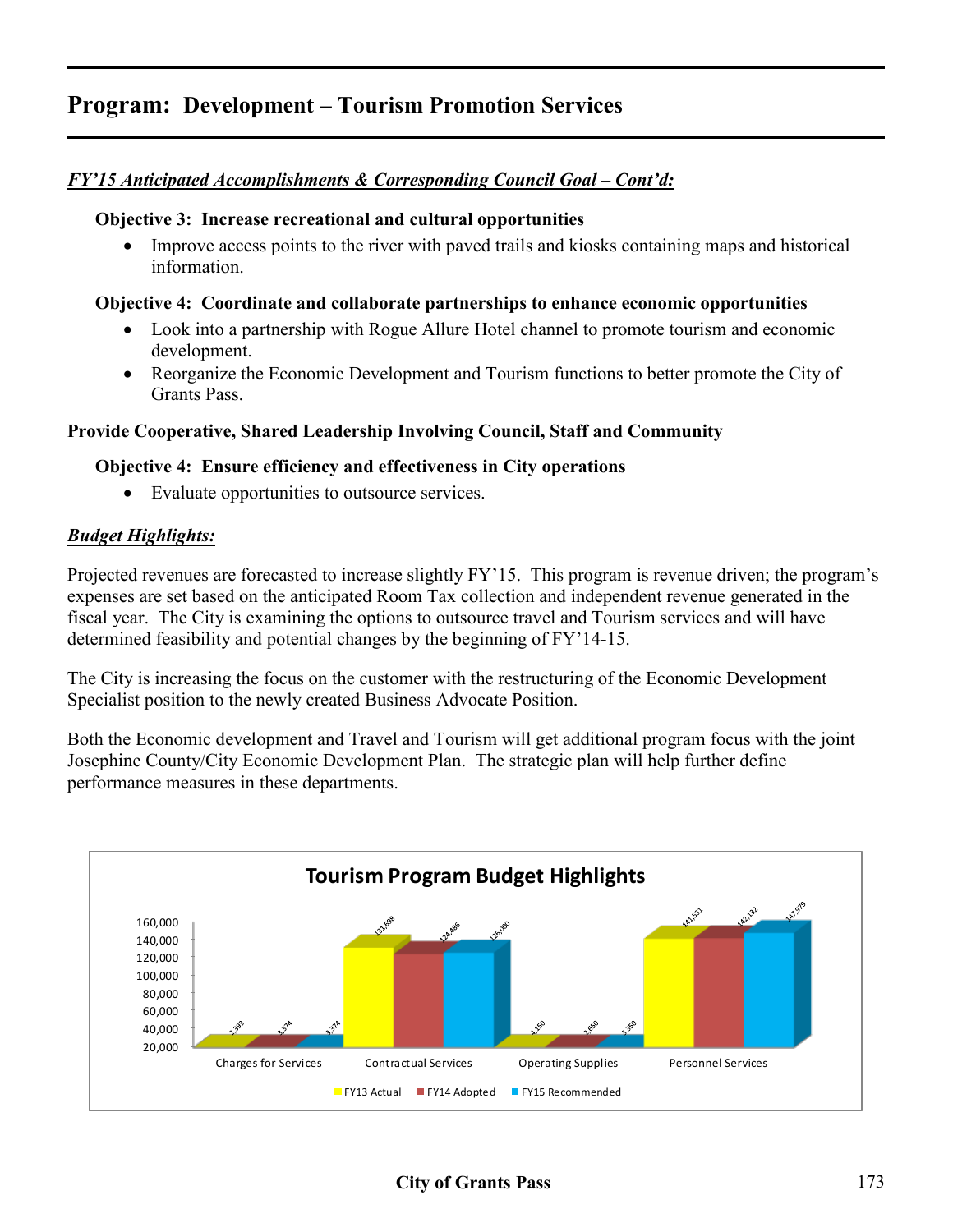### *FY'14 Activity Review*

The Tourism program continues to work with the Marketing Plan as a guide to continued promotion, development, advertising and training. Significant staff time and effort is spent on the tourism website (www.visitgrantspass.org) to keep information up to date, fresh, dynamic and interesting through the creation of new pages which highlight activities and local events. A quarterly e-newsletter was sent to over 22,000 subscribers. Social media activities such as Facebook, YouTube, etc. have become an important part of the marketing activities. Several brochures/rack cards continued to be produced and distributed. Art Along the Rogue, our fall "shoulder" season event, was again extremely well received by the community and visitors. Attendance for this event continues to grow. The new AG 2 ARTS program was launched with close to 20 partners, a dynamic brochure and web presence.



# Tourism Website Traffic Page Views 2008 - 2013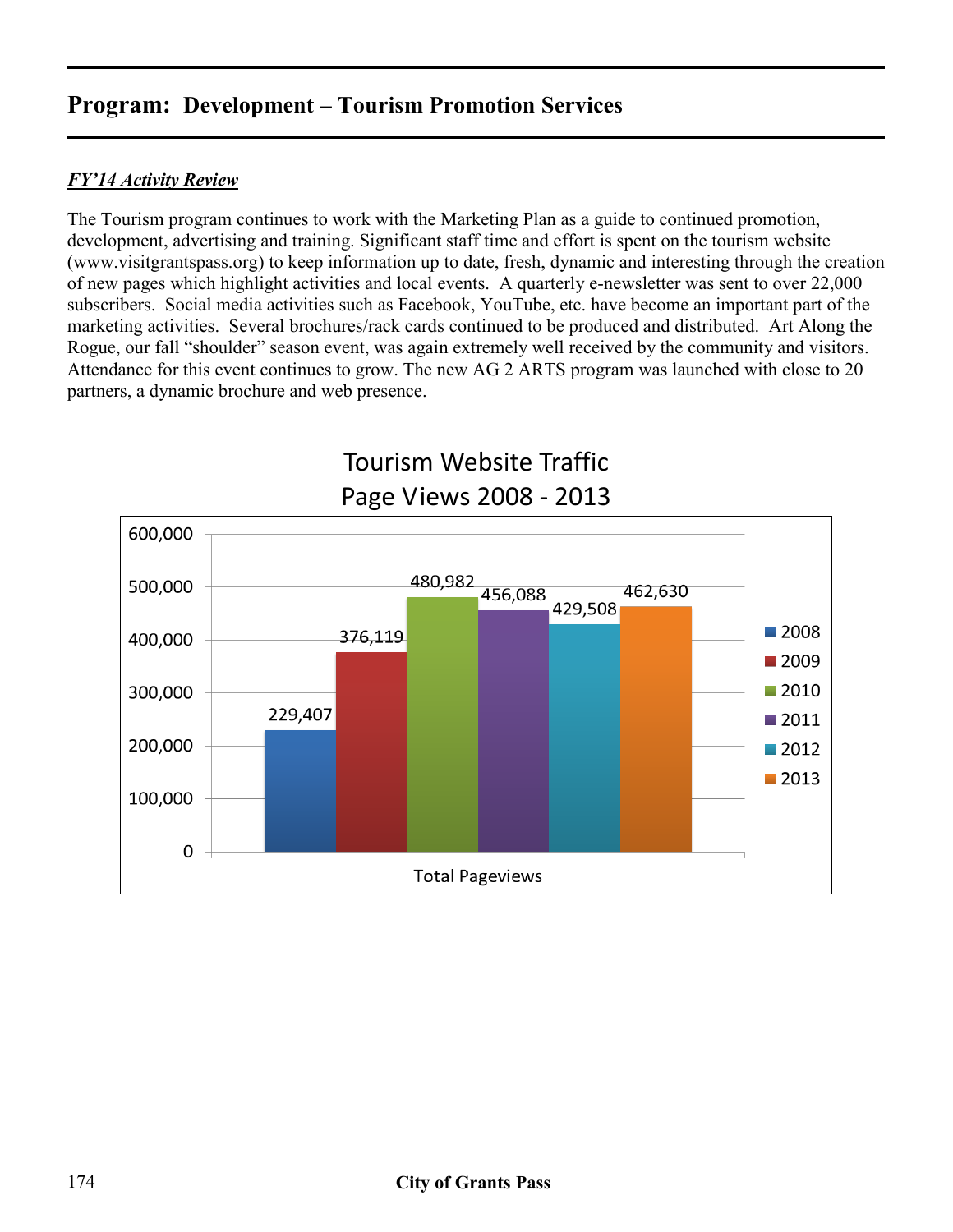| <b>Financial Summary</b>                              |                                        |                              |                              |                                           |                                                     |                                                 |                                 |  |  |
|-------------------------------------------------------|----------------------------------------|------------------------------|------------------------------|-------------------------------------------|-----------------------------------------------------|-------------------------------------------------|---------------------------------|--|--|
| Resources                                             | <b>ACTUAL</b><br>FY'12<br>$\mathbb{S}$ | <b>ACTUAL</b><br>FY'13<br>\$ | <b>BUDGET</b><br>FY'14<br>\$ | <b>RECOMMEND</b><br>FY'15<br>$\mathbb{S}$ | <b>MANAGER COMMITTEE</b><br>APPROVEI<br>FY'15<br>\$ | <b>COUNCIL</b><br><b>ADOPTED</b><br>FY'15<br>\$ | <b>PROJECTED</b><br>FY'16<br>\$ |  |  |
| <b>Beginning Balance</b>                              | 13,662                                 | 9,736                        | $\boldsymbol{0}$             | 29,553                                    | 29,553                                              | 29,553                                          | 84,185                          |  |  |
| <b>Current Resources</b><br><b>Activity Generated</b> |                                        |                              |                              |                                           |                                                     |                                                 |                                 |  |  |
| <b>Sales</b>                                          | 1,440                                  | 3,627                        | 2,700                        | 2,900                                     | 2,900                                               | 2,900                                           | 2,900                           |  |  |
| Transfer from Room Tax                                | 280,590                                | 319,200                      | 288,600                      | 396,900                                   | 396,900                                             | 396,900                                         | 364,300                         |  |  |
| <b>Other Transfers</b>                                | $\boldsymbol{0}$                       | 3,533                        | $\boldsymbol{0}$             | $\overline{0}$                            | $\boldsymbol{0}$                                    | $\theta$                                        | $\theta$                        |  |  |
| Other Revenue                                         | 1,442                                  | 552                          | 900                          | $\theta$                                  | $\theta$                                            | 0                                               | $\theta$                        |  |  |
| <b>Total Current Revenues</b>                         | 283,472                                | 326,912                      | 292,200                      | 399,800                                   | 399,800                                             | 399,800                                         | 367,200                         |  |  |
| General Support                                       | 0                                      | $\boldsymbol{0}$             | 9,971                        | $\boldsymbol{0}$                          | $\theta$                                            | $\theta$                                        | $\theta$                        |  |  |
| <b>Total Resources</b>                                | <u>297,134</u>                         | 336,648                      | 302,171                      | <u>429,353</u>                            | <u>429,353</u>                                      | <u>429.353</u>                                  | 451,385                         |  |  |

|                 |               |               |                  |                | <b>COUNCIL</b>                                           |                  |
|-----------------|---------------|---------------|------------------|----------------|----------------------------------------------------------|------------------|
| <b>ACTUAL</b>   | <b>ACTUAL</b> | <b>BUDGET</b> |                  |                | <b>ADOPTED</b>                                           | <b>PROJECTED</b> |
| FY'12           | FY'13         | FY'14         | FY'15            | FY'15          | FY'15                                                    | FY'16            |
| \$              | \$            | \$            | \$               | \$             | \$                                                       | S                |
|                 |               |               |                  |                |                                                          |                  |
| 137,502         | 137,638       | 142,132       | 10,755           | 10,755         | 10,755                                                   | 11,527           |
| 4,435           | 3,229         | 3,450         | 0                | $\theta$       | 0                                                        | $\theta$         |
| 116,941         | 136,798       | 125,796       | 299,204          | 299,204        | 299,204                                                  | 299,213          |
| 2,393           | 2,393         | 3,374         | 3,831            | 3,831          | 3,831                                                    | 3,831            |
| 26,127          | 27,466        | 27,419        | 31,378           | 31,378         | 31,378                                                   | 31,457           |
| 287,398         | 307,524       | 302,171       | 345,168          | 345,168        | 345,168                                                  | 346,028          |
|                 |               |               |                  |                |                                                          |                  |
|                 |               |               |                  |                |                                                          | 105,357          |
| <u> 297,134</u> | 336,648       | 302,171       | <u>429,353</u>   | <u>429,353</u> | 429,353                                                  | 451,385          |
|                 | 9,736         | 29,124        | $\boldsymbol{0}$ | 84,185         | <b>MANAGER COMMITTEE</b><br>RECOMMEND APPROVED<br>84,185 | 84,185           |